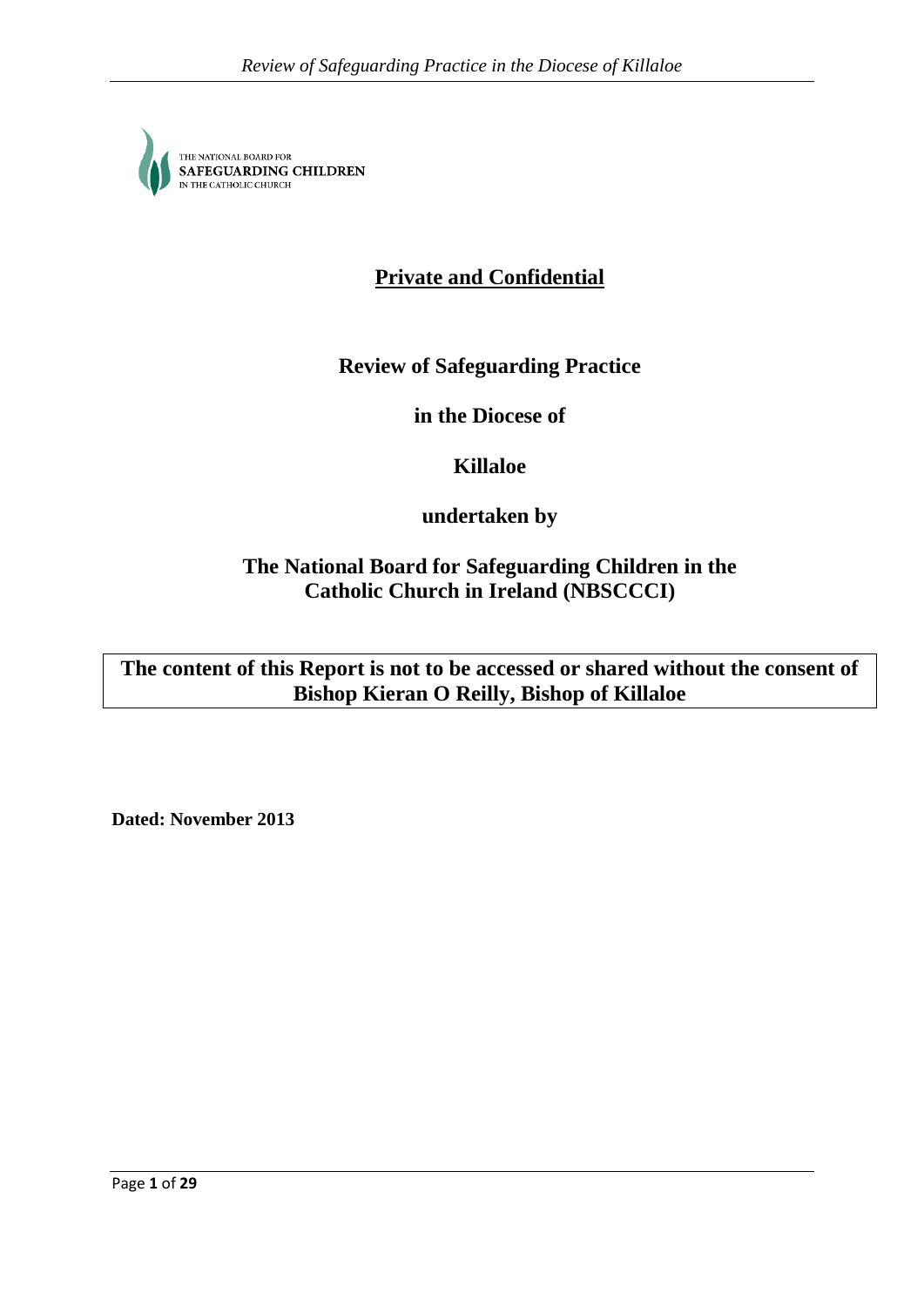# **CONTENTS**

| <b>Background</b>                                                       | Page 3    |
|-------------------------------------------------------------------------|-----------|
| <b>Standard 1</b><br>A written policy on keeping children safe          | Page<br>8 |
| <b>Standard 2</b><br>Management of allegations                          | Page 10   |
| <b>Standard 3</b><br>Preventing Harm to Children                        | Page 14   |
| <b>Standard 4</b><br><b>Training and Education</b>                      | Page 17   |
| <b>Standard 5</b><br>Communicating the Church's<br>Safeguarding Message | Page 19   |
| <b>Standard 6</b><br><b>Access to Advice and Support</b>                | Page 21   |
| <b>Standard 7</b><br><b>Implementing and Monitoring Standards</b>       | Page 23   |
| <b>Recommendations</b>                                                  | Page 25   |
| <b>Terms of Reference</b>                                               | Page 26   |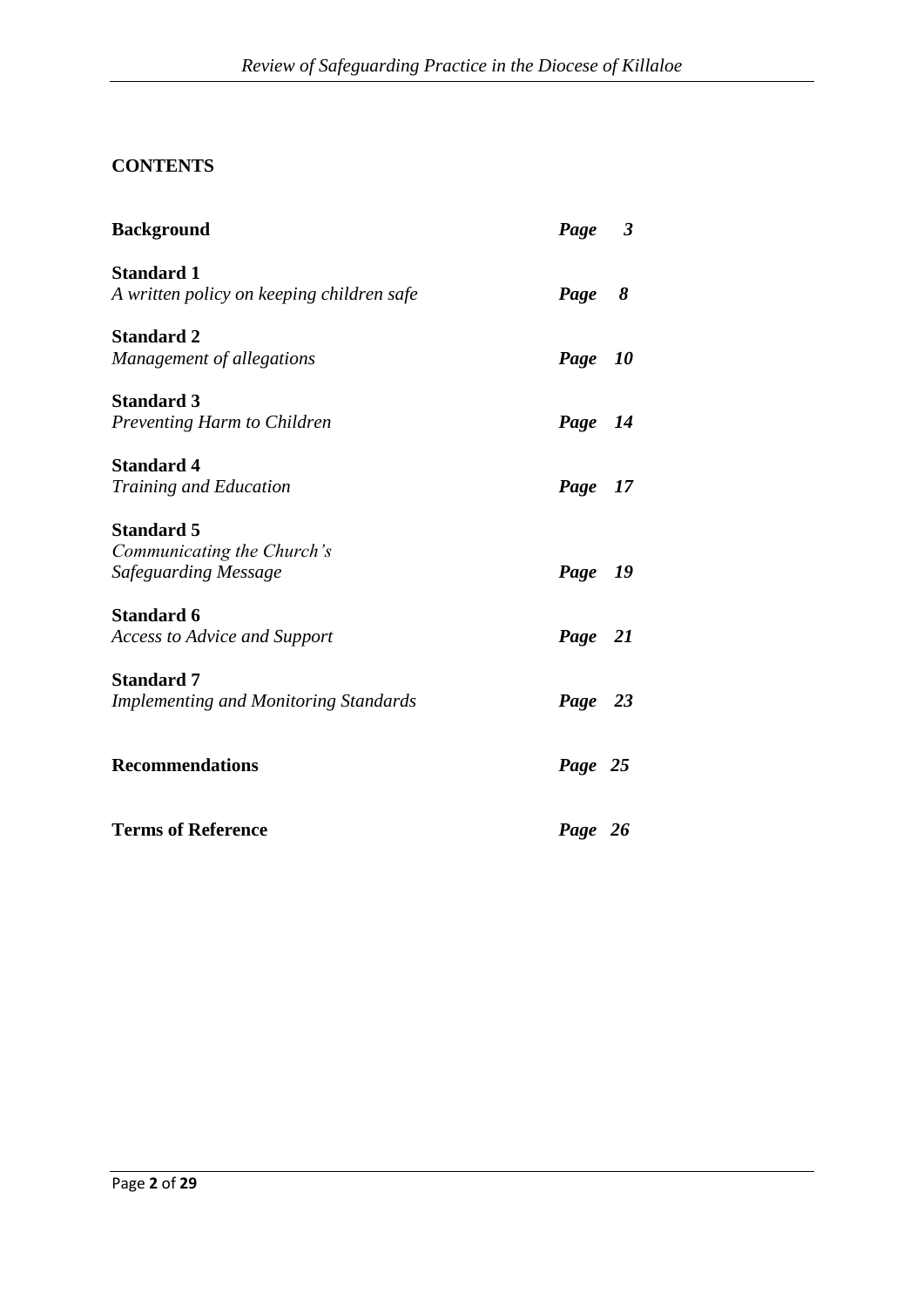# **Background**

The National Board for Safeguarding Children in the Catholic Church in Ireland (NBSCCCI) was asked by the Sponsoring Bodies, namely the Episcopal Conference, the Conference of Religious of Ireland and the Irish Missionary Union, to undertake a comprehensive review of safeguarding practice within and across all the Church authorities on the island of Ireland. The purpose of the review is to confirm that current safeguarding practice complies with the standards set down within the guidance issued by the Sponsoring Bodies in February 2009 and that all known allegations and concerns had been appropriately dealt with. To achieve this task, safeguarding practice in each Church authority is to be reviewed through an examination of case records and through interviews with key personnel involved both within and external to a diocese or other authority.

This report contains the findings of the *Review of Safeguarding Practice within the Diocese of Killaloe* undertaken by the NBSCCCI in line with the request made to it by the Sponsoring Bodies. It is based upon the case material made available to the reviewers by the diocese, along with interviews with selected key personnel who contribute to safeguarding within Killaloe Diocese. The NBSCCCI believes that all relevant documentation for these cases was passed to the reviewers and Bishop Kieran O Reilly has confirmed this.

The findings of the review have been shared with a reference group before being submitted to Bishop O Reilly along with any recommendations arising from the findings.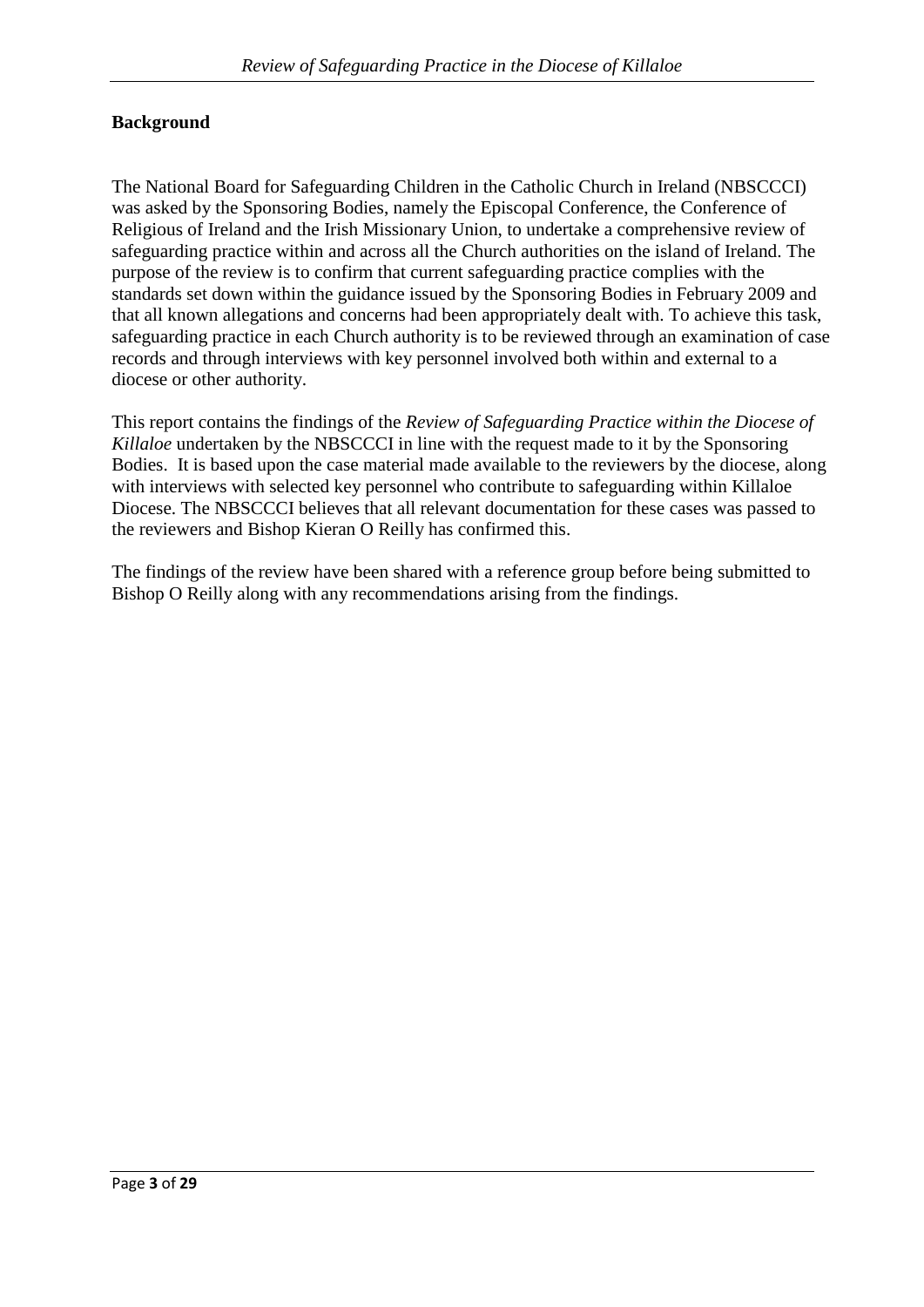# **Introduction**

At the request of Bishop Kieran O Reilly, staff from the NBSCCCI engaged in a process of reviewing safeguarding children policy, procedures and practice on November  $27^{\text{th}}$  and  $28^{\text{th}}$ , 2013. Over the two-day fieldwork period, case files were examined and interviews were conducted with key personnel in the diocesan safeguarding structure. The reviewers also read diocesan safeguarding policy and procedures documents and evaluated these against the 2009 NBSCCCI's *Safeguarding Children: Standards and Guidance Document for the Catholic Church in Ireland*.

The fieldwork team want to acknowledge and thank Bishop Kieran O Reilly and his safeguarding personnel for their positive and open approach to the review and to any learning that might take place. The reviewers also want to acknowledge the participation in the review by a range of people involved in safeguarding within the diocese, both employees and volunteers.

# **Diocese of Killaloe**

The Diocese of Killaloe was established in the 7th Century and comprises parts of the counties of Clare, Tipperary, Offaly, Limerick and Laois. It is part of the ecclesiastical province of Cashel.

In geographical terms it is one of the larger dioceses in Ireland taking in approximately 4,500 Km2 stretching from the Atlantic seaboard in West Clare to the foothills of the Slieve Bloom Mountains in Co. Laois. The Catholic population of the Diocese is estimated at about 120,000 persons.

Tradition has it that the diocese was established originally in 639 by Pope John IV who consecrated St. Flannan as the successor of St. Lua or Molua as Bishop. Flannan is reputed to have been the son of Theodoric who was King of Thomond. The Synod of Ráth Breasail in the year 1111 marked the transition of the Irish Church from a monastic to a diocese/parish based structure.

The boundaries of the Diocese of Killaloe as we know them today were largely established at that time. The Synod of Kells in 1152 makes reference to the Diocese of Roscrea which was made part of the Diocese of Killaloe some time in the 1160's. Also referred to at the Synod of Kells is the Diocese of Scattery Island which became part of Killaloe during the 12th Century.

The diocese today comprises of 58 parishes with about 100 priests working and ministering to the people and communities of the region. The Cathedral Church and seat of the Bishop is located in Ennis, Co. Clare.

The current Bishop of Killaloe, Bishop Kieran O'Reilly was born in Cork on 8th August 1952. He was educated at Scoil Chríost Rí and Colaiste Críost Rí and he entered the Society of African Missions in Wilton, Cork in 1970. He was ordained for the Society on the 17th June 1978. He served in Liberia for two years before studying for a licentiate in Sacred Scripture at the Pontifical Biblical Institute in Rome.

From 1984 to 1989 Bishop Kieran was lecturing in Sacred Scripture at the major seminary of SS. Peter and Paul, Ibadan, Nigeria. From 1990 until his appointment as Bishop of Killaloe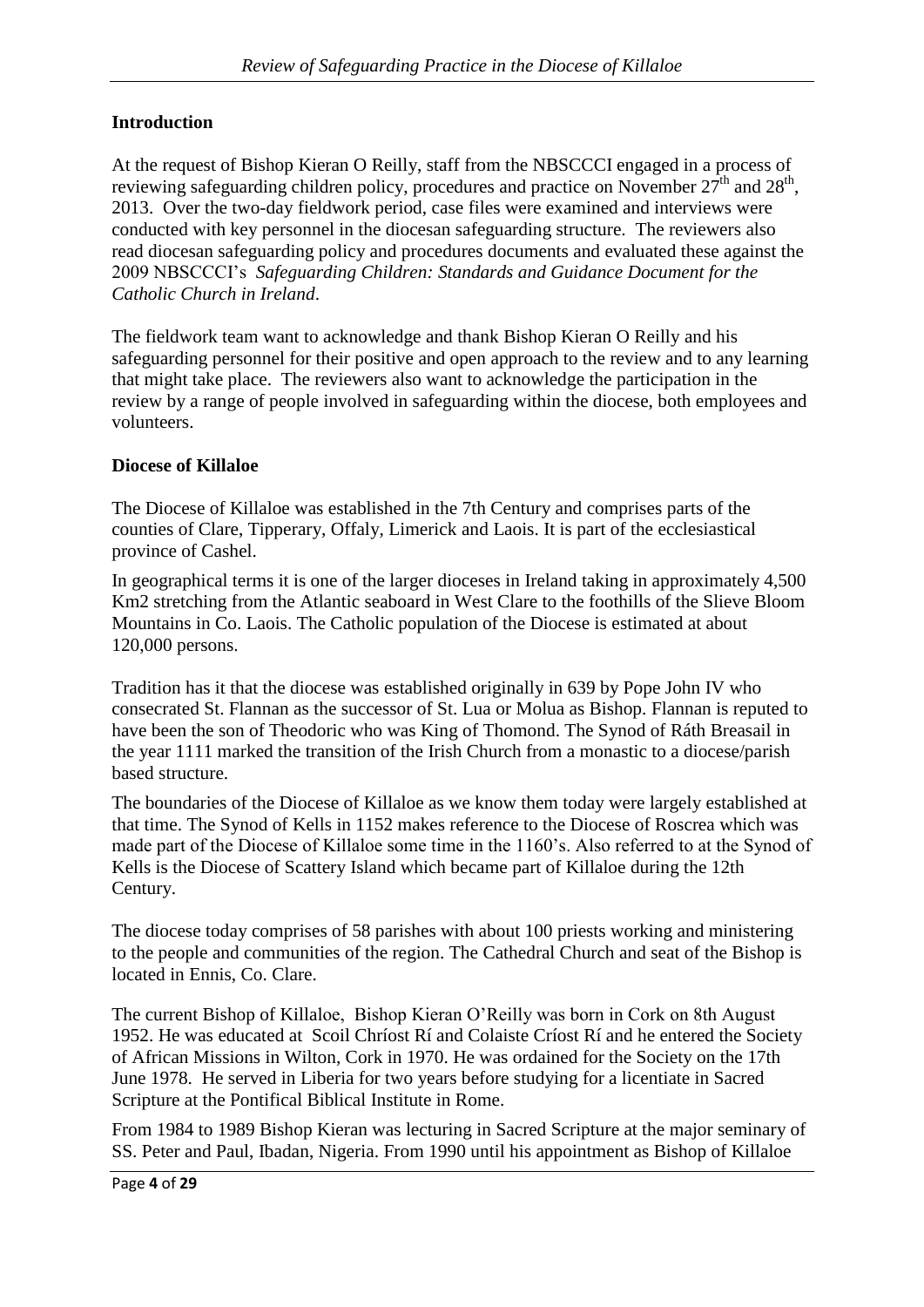he served on the Irish and International Councils of the Society of African Missions. At the time of his appointment he was serving his second term as Superior General of the Society. He was ordained as Bishop of Killaloe on the 29th August 2010 in succession to Bishop Willie Walsh who had retired as bishop of the diocese on completing his 75th year.

Bishop Emeritus Willie Walsh was born on the 16th January 1935 in the parish of Roscrea Co. Tipperary. He attended Corville and Roscrea National schools and received his secondary school education at St. Flannan's College in Ennis. He studied for the priesthood at St. Patrick's College, Maynooth and the Pontifical Irish College in Rome. He was ordained to the priesthood in the Basilica of St. John Lateran in Rome on the 21st February 1959 by Cardinal Luigi Traglia (who would later go on to become Dean of the Sacred College of Cardinals).

After ordination Bishop Walsh returned to the Pontifical Lateran University in Rome for further studies where he was awarded a Doctorate in Canon Law. On his return to Ireland he was appointed to the staff of Coláiste Éinde in Galway while studying for the Higher Diploma in Education at University College Galway. He was appointed to the staff of St. Flannan's College in Ennis in 1963 and taught Maths, Science, Physics and Religion for 25 years until his appointment as curate at the Cathedral in Ennis in 1988.

In 1990 he was appointed as Administrator of the Cathedral and held that position until he was appointed as Coadjutor Bishop of the diocese on the 21st June 1994. He succeeded to the diocese following the unexpected death of Bishop Michael A. Harty in August 1994. He was ordained Bishop at the Cathedral in Ennis on the 2nd October 1994. He served as Bishop of the diocese for sixteen years. He submitted his resignation to Pope Benedict XVI on reaching his 75th birthday in January 2010. He remained as Bishop of Killaloe until the appointment of Bishop Kieran O'Reilly on 16th May 2010.

# **NBSCCCI Reviews**

The purpose of this NBSCCCI review is set out within the Terms of Reference that are appended to this report. It seeks to examine how practice conforms to expected standards in the Church, both at the time an allegation was received and currently. It is an expectation of the NBSCCCI that key findings from the review will be shared widely so that public awareness of what is in place and what is planned may be increased, as well as confidence that the Church is taking appropriate steps to safeguard children.

The review was initiated through the signing of a data protection deed, allowing full access by staff from NBSCCCI to all case management and diocesan records. This access does not constitute disclosure as the reviewers through the deed were deemed to be nominated data processors of the material for the bishop.

The process involved the fieldwork team reading all case management records of living priests who are incardinated into the Diocese of Killaloe and against whom a childsafeguarding allegation had been made or about whom a concern had been raised. The reviewers also read some case files relating to deceased priests about whom concerns had been raised, either while they were alive or after their death. In addition, interviews were held with Bishop Kieran O Reilly, the director of safeguarding who is also the designated person, the deputy designated person, the diocesan secretary, the chancellor of the diocese who is also the canon lawyer for the diocese; a victim support person, a priest advisor; members of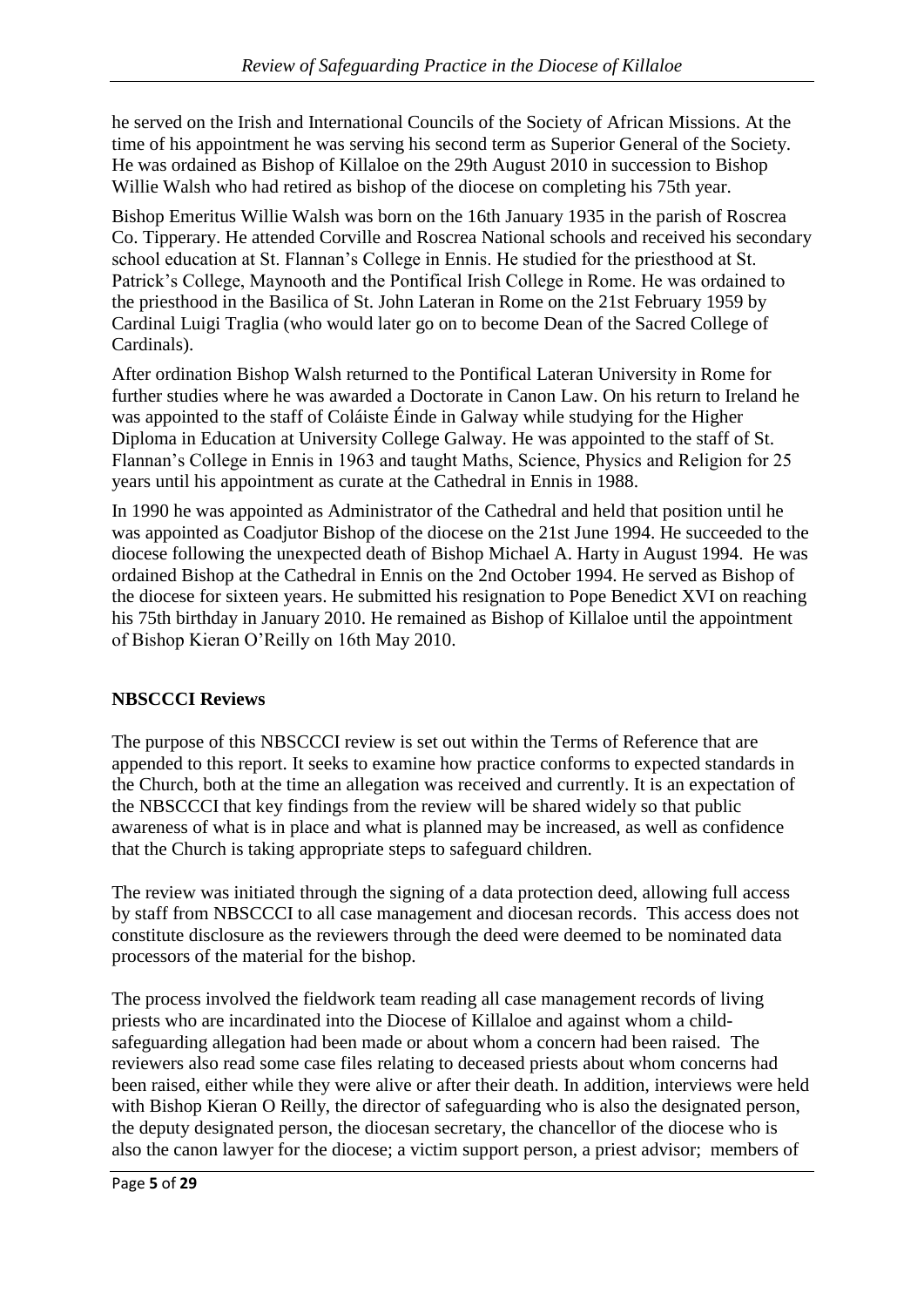the Safeguarding Committee, two trainers, and four parish safeguarding representatives. Killaloe Diocese uses the National Case Management Reference Group (NCMRG) of the NBSCCCI in Maynooth and so has ceased to use its own Advisory Panel. A meeting was also held with the interagency group made up of personnel from HSE, An Garda Síochána and the diocese. Views were also sought from these representatives of the two external agencies.

The review conducted an assessment of the diocesan safeguarding policy and procedures against the standards set down in *Safeguarding Children: Standards and Guidance Document for the Catholic Church in Ireland.* All other written material provided to the reviewers was evaluated for relevance and accuracy, as was the child safeguarding information contained on the diocesan website.

Reviews into safeguarding have two objectives, to establish how concerns (complaints, allegations, knowledge suspicions or concerns) of clerical child sexual abuse have been managed in the past and to evaluate the efforts that have been made to create safe environments for children to ensure their current and future safety. To achieve these two objectives, the review process uses the seven standards outlined within *Safeguarding Children: Standards and Guidance Document for the Catholic Church in Ireland* as an assessment framework. The report below discusses the findings of the fieldworkers under each standard. Conclusions are drawn regarding both the effectiveness of diocesan policies and practices in preventing abuse and the ability of the relevant personnel within the diocese to assess and manage risk to children. Recommendations for improvements are made where considered appropriate.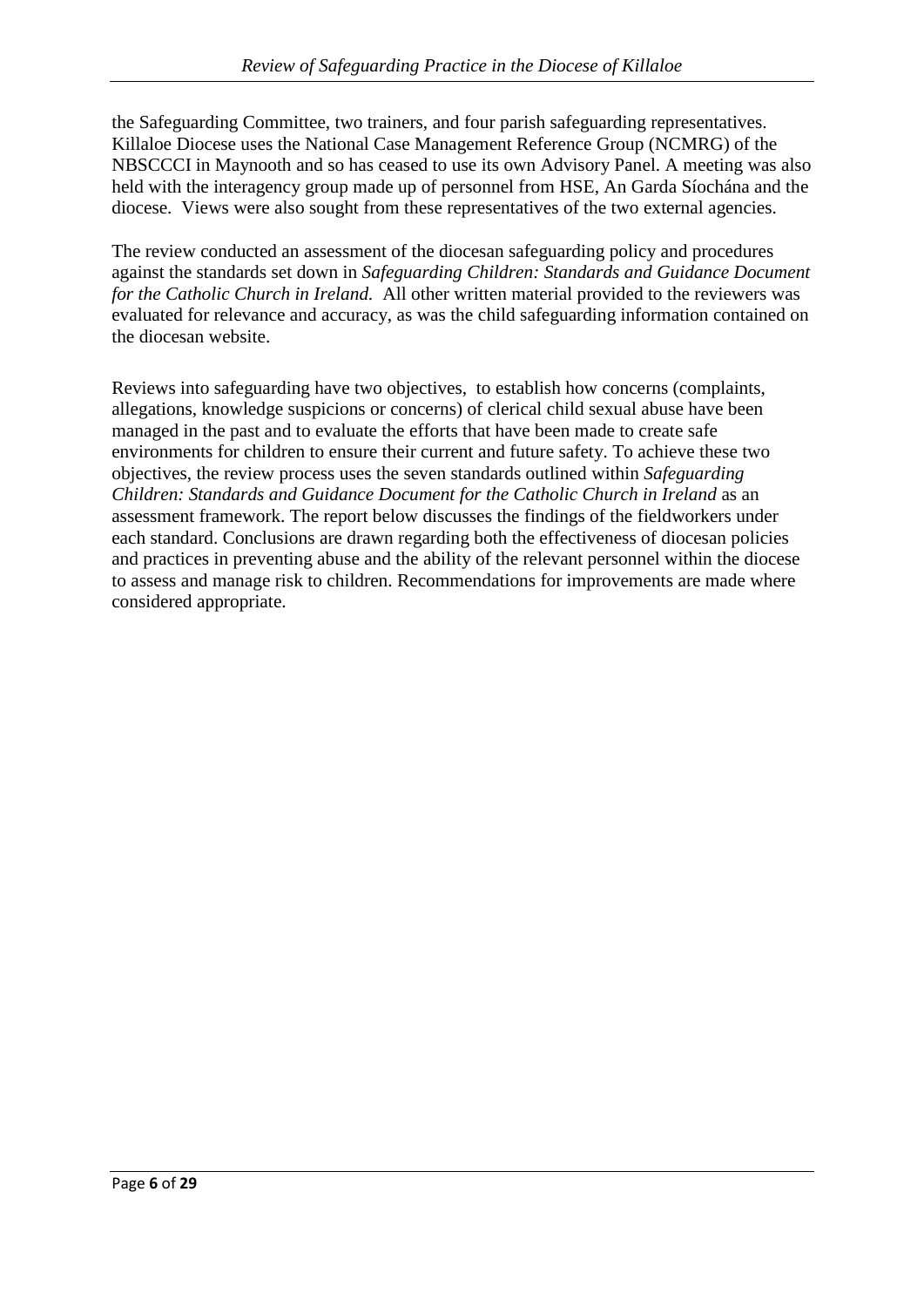## **STANDARDS**

This section provides the findings of the review. The template employed to present the findings are the seven standards, set down and described in the Church's *Safeguarding Children: Standards and Guidance Document for the Catholic Church in Ireland.* This guidance was launched in February 2009 and was endorsed and adopted by all the Church authorities that minister on the island of Ireland, including the Diocese of Killaloe. The seven standards are:

**Standard 1** A written policy on keeping children safe

**Standard 2** Procedures – how to respond to allegations and suspicions in the Republic of Ireland and Northern Ireland

**Standard 3** Preventing harm to children:

- recruitment and vetting
- running safe activities for children
- codes of behaviour

**Standard 4** Training and education

**Standard 5** Communicating the Church's safeguarding message:

- to children
- to parents and adults
- to other organisations

**Standard 6** Access to advice and support

**Standard 7** Implementing and monitoring the standards.

Each standard contains a list of criteria, which are indicators that help decide whether this standard has been met. The criteria give details of the steps that a Church organisation, diocese or religious order, needs to take to meet the standard and ways of providing evidence that the standard has been met.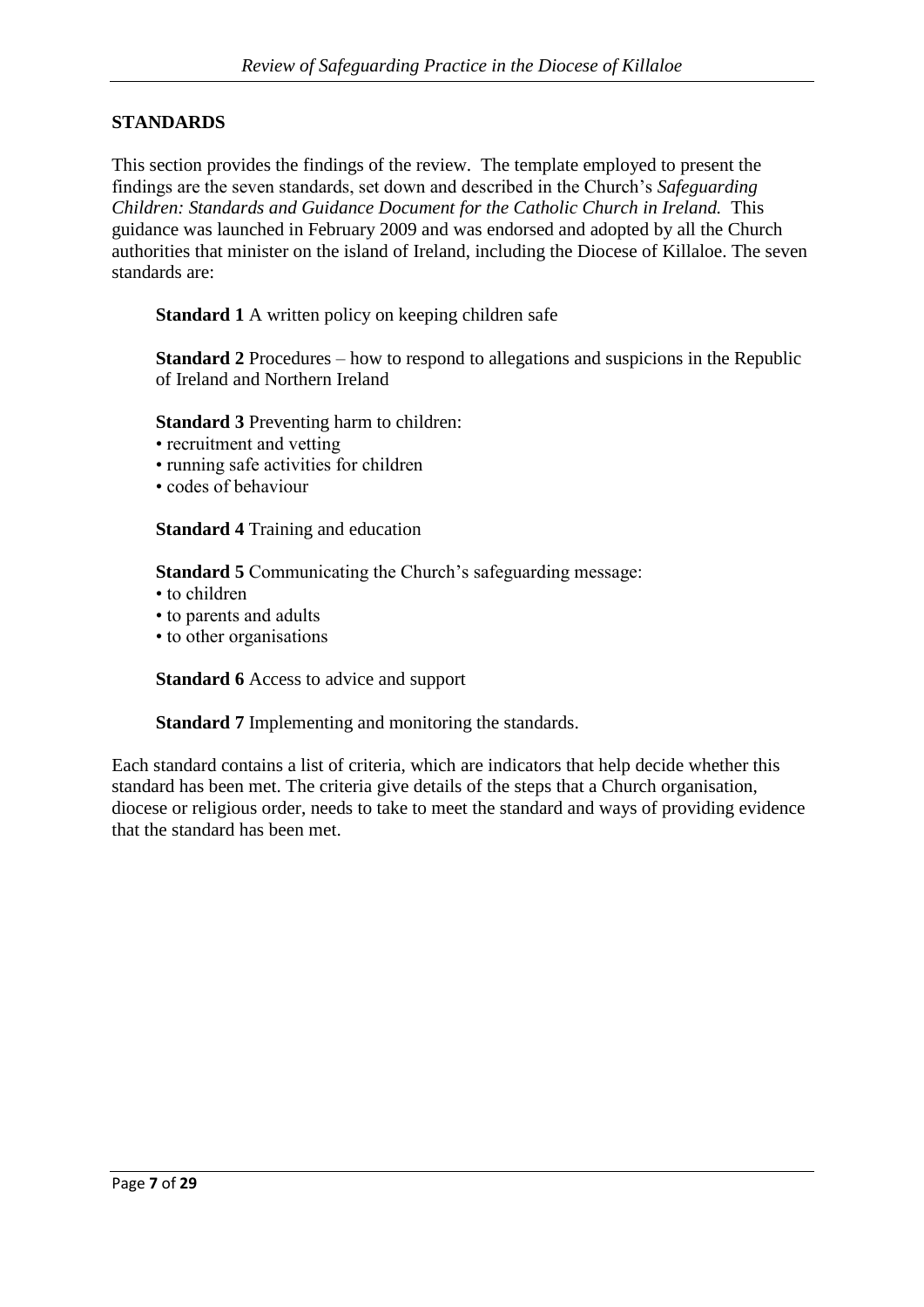#### *A written policy on keeping children safe*

*Each child should be cherished and affirmed as a gift from God with an inherent right to dignity of life and bodily integrity, which shall be respected, nurtured and protected by all.*

Compliance with Standard 1 is only fully achieved when Killaloe Diocese meets the requirements of all nine criteria against which the standard is measured.

#### **Criteria**

| <b>Number</b> | <b>Criterion</b>                                                  | Met fully or<br><b>Met partially</b> |
|---------------|-------------------------------------------------------------------|--------------------------------------|
|               |                                                                   | or                                   |
|               |                                                                   | Not met                              |
| 1.1           | The Church organisation has a child protection policy that is     | <b>Fully Met</b>                     |
|               | written in a clear and easily understandable way.                 |                                      |
| 1.2           | The policy is approved and signed by the relevant leadership      | <b>Partially Met</b>                 |
|               | body of the Church organisation (e.g. the Bishop of the diocese   |                                      |
|               | or provincial of a religious congregation).                       |                                      |
| 1.3           | The policy states that all Church personnel are required to       | <b>Fully Met</b>                     |
|               | comply with it.                                                   |                                      |
| 1.4           | The policy is reviewed at regular intervals no more than three    | <b>Fully Met</b>                     |
|               | years apart and is adapted whenever there are significant         |                                      |
|               | changes in the organisation or legislation.                       |                                      |
| 1.5           | The policy addresses child protection in the different aspects of | <b>Fully Met</b>                     |
|               | Church work e.g. within a church building, community work,        |                                      |
|               | pilgrimages, trips and holidays.                                  |                                      |
| 1.6           | The policy states how those individuals who pose a risk to        | Partially Met                        |
|               | children are managed.                                             |                                      |
| 1.7           | The policy clearly describes the Church's understanding and       | <b>Fully Met</b>                     |
|               | definitions of abuse.                                             |                                      |
| 1.8           | The policy states that all current child protection concerns must | <b>Fully Met</b>                     |
|               | be fully reported to the civil authorities without delay.         |                                      |
| 1.9           | The policy should be created at diocese or congregational level.  | <b>Fully Met</b>                     |
|               | If a separate policy document at parish or other level is         |                                      |
|               | necessary this should be consistent with the diocesan or          |                                      |
|               | congregational policy and approved by the relevant diocesan or    |                                      |
|               | congregational authority before distribution.                     |                                      |

The first draft diocesan policy and procedures document, following the adoption of *Safeguarding Children* was launched in 2009. This has recently been revised and a new diocesan document, entitled Killaloe Diocese *Safeguarding Children* will be publicly available in the near future. Given that this revised document is going to be the working document, the reviewers assessed its compliance against the 7 standards. As is noted above, all but two of the standards have been fully met within the policy document. The revised document has not as yet been signed off by Bishop O Reilly, as the safeguarding committee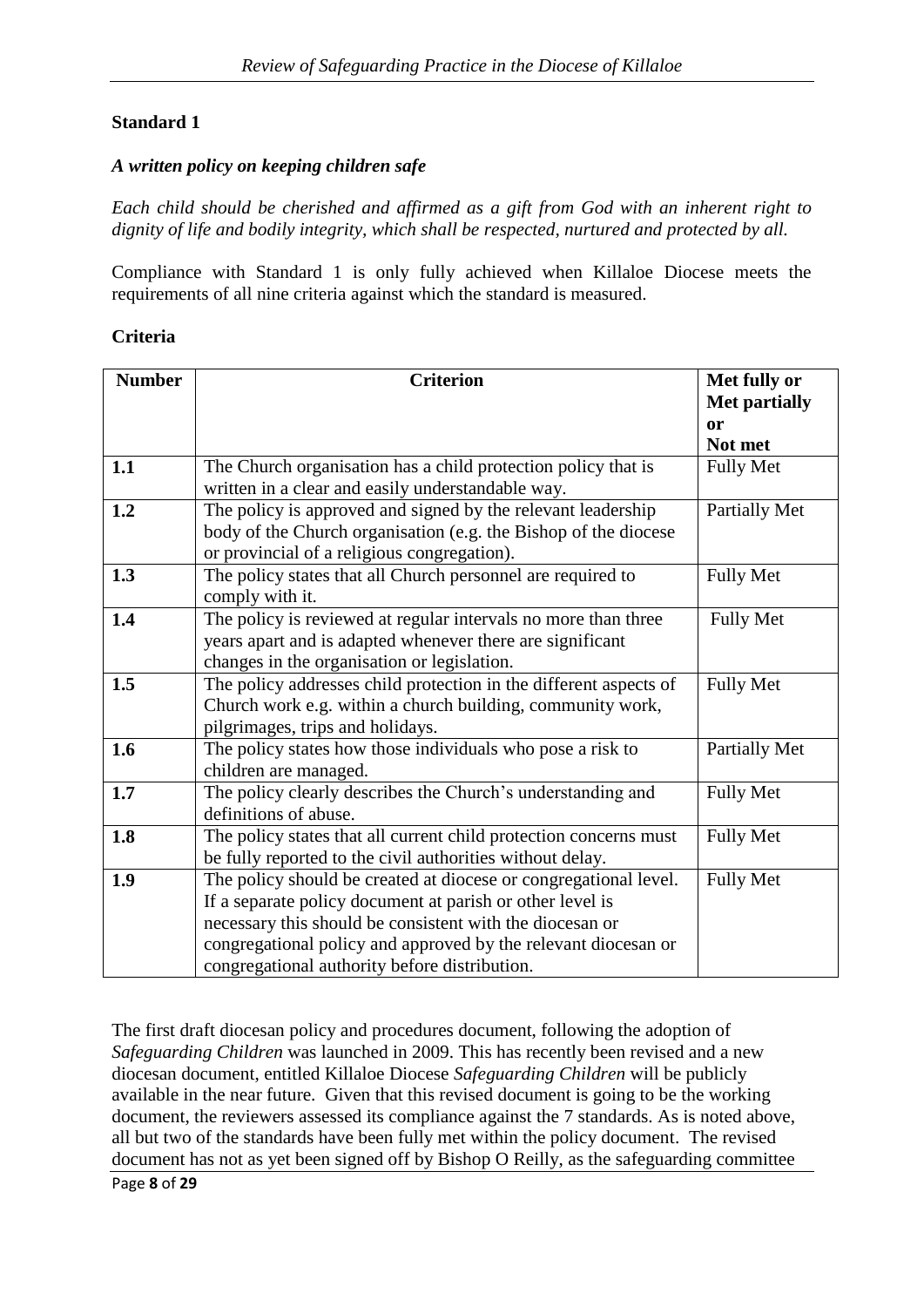(responsible for drafting the document) hold the view that they would not seek to have it signed off by Bishop O' Reilly until after the review of safeguarding practice by NBSCCCI, in case changes were recommended. Standard 1.6 is not met within the new document in any great depth other than to state that anyone subject of an investigation, either civil or canonical, may be asked to step aside from ministry for the duration of the investigation. It adds that pending the outcome of the investigation, the accused person has the presumption of innocence and the right to his good name. The document should detail at another appropriate place how respondent priests, against whom there is a credible allegation are managed so that risk to children is minimised, on that basis the following recommendation is being made:

#### **Recommendation 1 The Safeguarding Committee amends the revised diocesan safeguarding document to include how those who present a risk to children are managed.**

All other criteria are fully met under Standard 1.

Of particular note in the diocesan policy and procedures document is reference to the United Nations Convention on the Rights of the Child. Both the Republic of Ireland and the Vatican have signed up to honouring the Convention and this is therefore appropriately reflected in the diocesan policy and procedures document.

Also noted by the reviewers as positive and unique is reference within the policy document to visiting priests and temporary solemnisers. There has been a common thread of concern in previous safeguarding review reports about the absence of guidance on these two issues. The reviewers therefore commend the diocese for their inclusion in the revised policy and procedures document.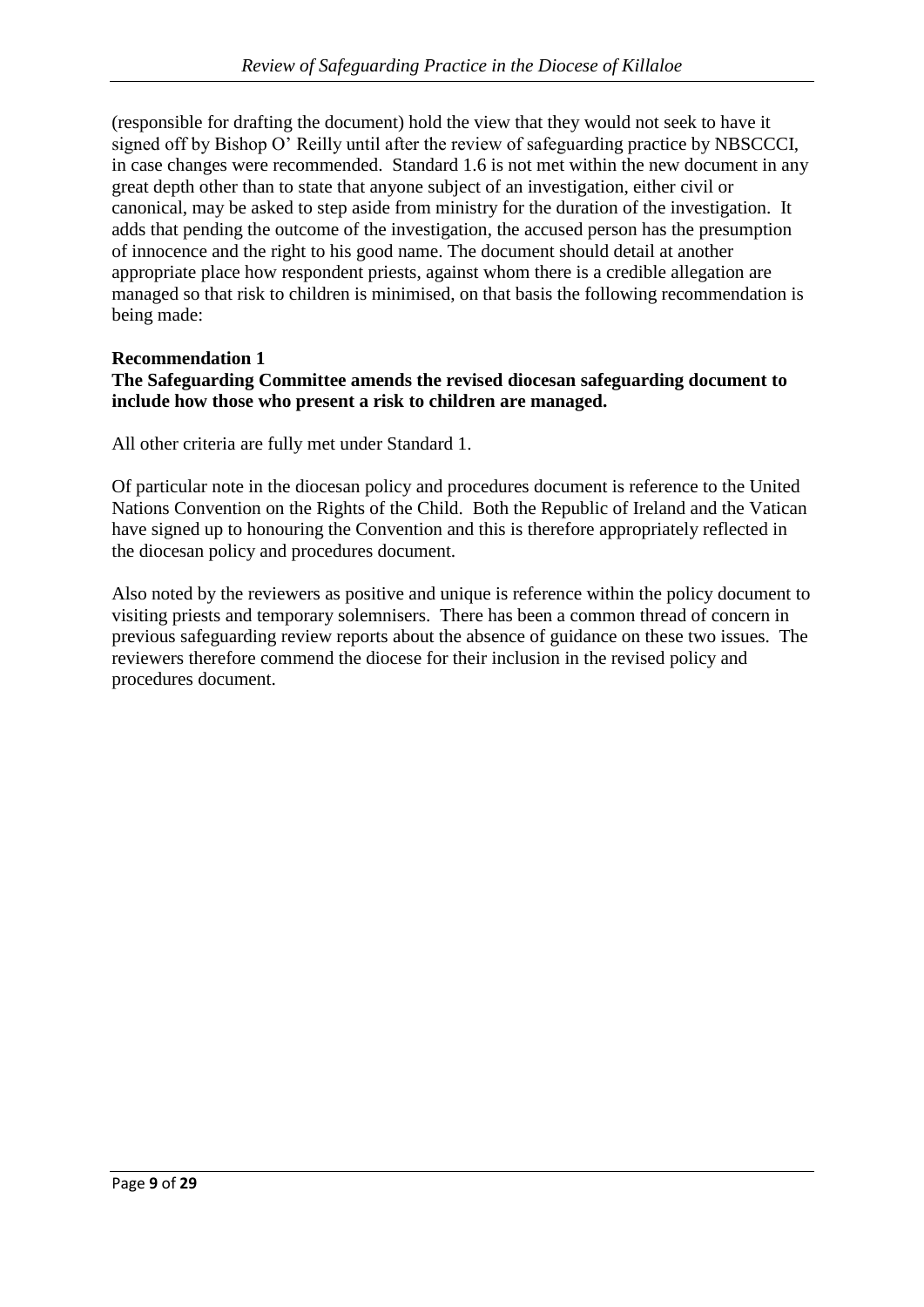#### *Management of allegations*

*Children have a right to be listened to and heard: Church organisations must respond effectively and ensure any allegations and suspicions of abuse are reported both within the Church and to civil authorities.*

Compliance with Standard 2 is only fully achieved when Killaloe Diocese meets the requirements of all seven criteria against which the standard is measured.

#### **Criteria**

| <b>Number</b> | <b>Criterion</b>                                         | Met fully or     |
|---------------|----------------------------------------------------------|------------------|
|               |                                                          | Met partially or |
|               |                                                          | Not met          |
| 2.1           | There are clear child protection procedures in all       | <b>Fully Met</b> |
|               | Church organisations that provide step-by-step           |                  |
|               | guidance on what action to take if there are             |                  |
|               | allegations or suspicions of abuse of a child (historic  |                  |
|               | or current).                                             |                  |
| 2.2           | The child protection procedures are consistent with      | <b>Fully Met</b> |
|               | legislation on child welfare civil guidance for child    |                  |
|               | protection and written in a clear, easily                |                  |
|               | understandable way.                                      |                  |
| 2.3           | There is a designated officer or officer(s) with a       | <b>Fully Met</b> |
|               | clearly defined role and responsibilities for            |                  |
|               | safeguarding children at diocesan or congregational      |                  |
|               | level.                                                   |                  |
| 2.4           | There is a process for recording incidents, allegations  | <b>Fully Met</b> |
|               | and suspicions and referrals. These will be stored       |                  |
|               | securely, so that confidential information is protected  |                  |
|               | and complies with relevant legislation.                  |                  |
| 2.5           | There is a process for dealing with complaints made      | <b>Fully Met</b> |
|               | by adults and children about unacceptable behaviour      |                  |
|               | towards children, with clear timescales for resolving    |                  |
|               | the complaint.                                           |                  |
| 2.6           | There is guidance on confidentiality and information-    | <b>Fully Met</b> |
|               | sharing which makes clear that the protection of the     |                  |
|               | child is the most important consideration. The Seal of   |                  |
|               | Confession is absolute.                                  |                  |
| 2.7           | The procedures include contact details for local child   | <b>Fully Met</b> |
|               | protection services e.g. (Republic of Ireland) the local |                  |
|               | Health Service Executive and An Garda Síochána;          |                  |
|               | (Northern Ireland) the local health and social services  |                  |
|               | trust and the PSNI.                                      |                  |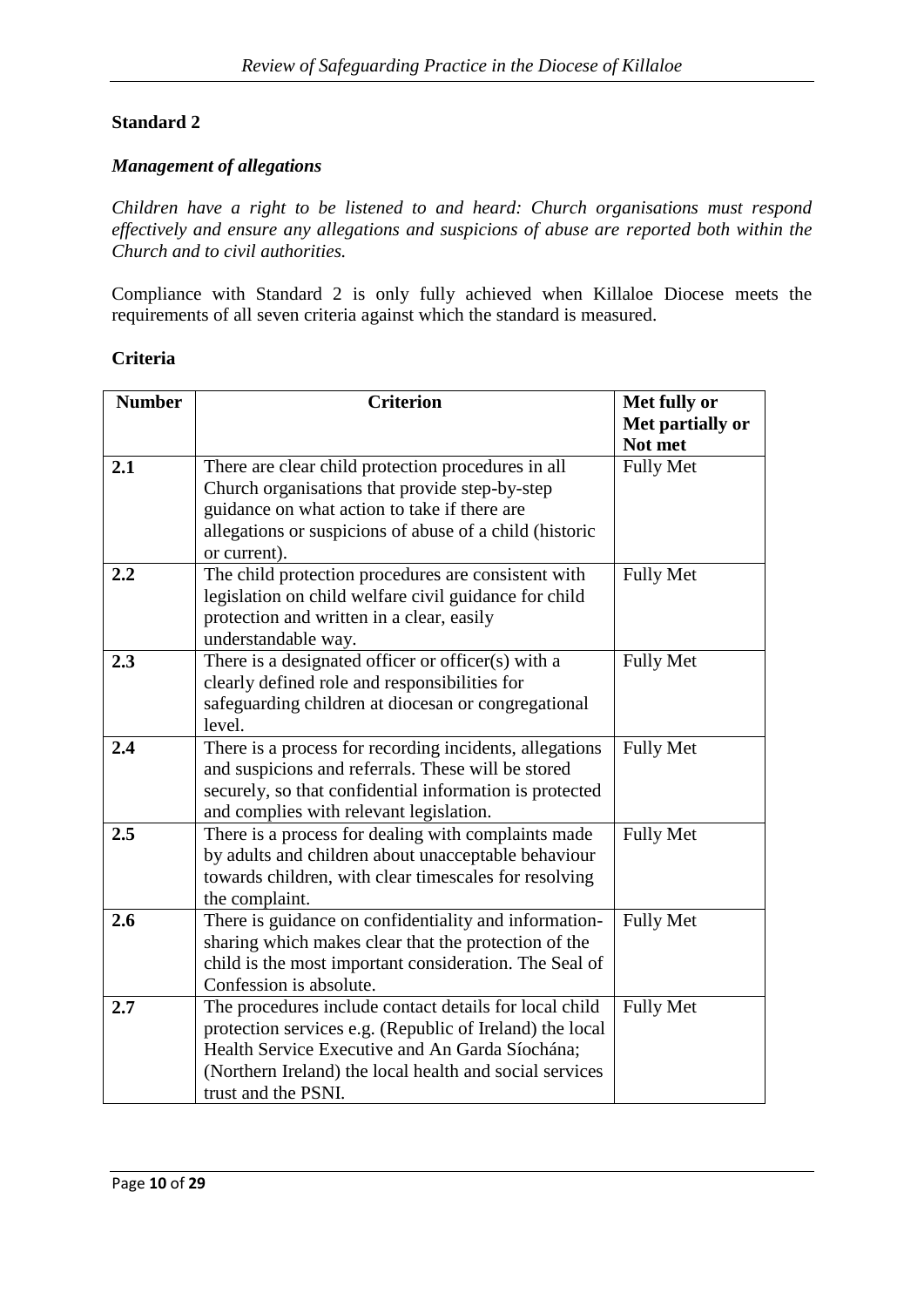# **Table 1**

## **Incidence of safeguarding allegations received within the Diocese of Killaloe against priests, from 1st January 1975 up time of review.**

|                         | <b>Name of diocese</b>                                                                                                                                                             |                         |
|-------------------------|------------------------------------------------------------------------------------------------------------------------------------------------------------------------------------|-------------------------|
| $\mathbf{1}$            | Number of Diocesan priests against whom allegations<br>have been made since the $1st$ January 1975 up to the<br>date of the review.                                                | 19                      |
| $\overline{2}$          | Total number of allegations received by the Diocese<br>since $1st$ January, 1975.                                                                                                  | 65                      |
| $\overline{\mathbf{3}}$ | Number of allegations reported to An Garda<br>Síochána/PSNI involving priests since 1 <sup>st</sup> January<br>1975.                                                               | 59                      |
| $\overline{\mathbf{4}}$ | Number of allegations reported to the HSC/HSE (or the<br>Health Boards which preceded the setting up of the<br>HSE,) involving priests of the Diocese since $1st$ January<br>1975. | 59                      |
| 5                       | Number of priests (still members of the Diocese)<br>against whom an allegation was made and who were<br>living at the date of the review.                                          | 6                       |
| 6                       | Number of priests against whom an allegation was<br>made and who are deceased.                                                                                                     | 13                      |
| $\overline{7}$          | Number of priests against whom an allegation has been<br>made and who are in ministry.                                                                                             | $\overline{2}$          |
| 8                       | Number of priests against whom an allegation was<br>made and who are "Out of Ministry, but are still<br>members of the Diocese".                                                   | $\overline{\mathbf{3}}$ |
| 9                       | Number of priests against whom an allegation was<br>made and who are retired.                                                                                                      | $\mathbf{1}$            |
| 10                      | Number of priests against whom an allegation was<br>made and who have left the Diocese/ priesthood.                                                                                | $\boldsymbol{0}$        |
| 11                      | Number of priests of the Diocese who have been<br>convicted of having committed an offence or offences<br>against a child or young person since the $1st$ January<br>1975.         | $\mathbf{1}$            |

There have been allegations against 19 priests of Killaloe Diocese since 1975. There have been 59 complaints made directly to the diocese and a further 6 that were brought to the attention of the diocese by either An Garda Síochána or HSE. Of those 19 priests 6 are still alive and are still members of the diocese, 2 are in ministry, 1 is retired and 3 remain out of ministry. The reviewers examined the case files relating to all living priests and in addition read the case file relating to 1 deceased priest who abused a large number of children. In addition to the requested statistical information, the diocese produced very helpful information about the period of the alleged abuse, which highlighted that between 1960 and 1994, the diocese received 1 allegation of abuse. Then between 1994 and 2012, the diocese received 64 complaints of child abuse against diocesan priests. The complainants stated that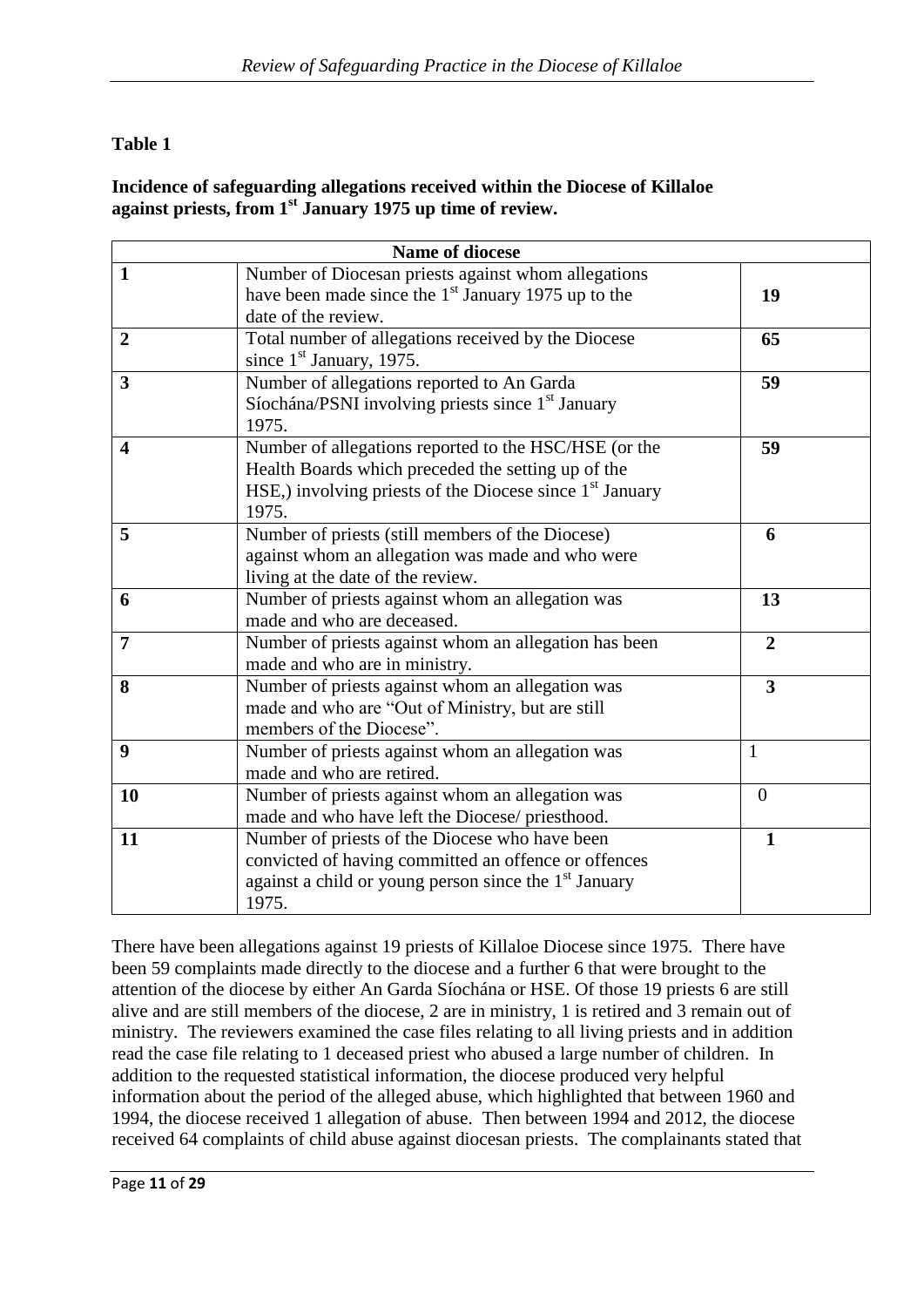the alleged abuse in 64 cases took place between 1955 and 1990, and there has been 1 allegation of an abuse incident taking place between 1990 and the time of the review, in fact it is alleged that the abuse took place in 1993.

In addition to this information, the reviewers were advised that there were 3, now deceased nondiocesan priests who worked in Killaloe Diocese in the period 1955 – 2010 against whom 8 allegations of child sexual abuse were made. These 8 offences are reported to have taken place between 1985 and 1992.

Of the 6 diocesan priests against whom there are allegations, two are in ministry. Having read the files in relation to these 2 priests, the reviewers support the assessments made by the diocese, that neither reached the threshold of a credible allegation; both cases were reported to the civil authorities. A decision was made by the DPP not to prosecute in the case of one of these Priests. Another of these Priests was serving a prison sentence.

The following issues emerged from an examination of the case files relating to the other accused priests, 3 of whom are out of ministry and 1 is retired:

- **Prompt reports about allegations have been made to Health Boards/HSE and An Garda** Síochána since 1995 in all but 2 cases. In one case in 2002, information of abuse was shared with Bishop Walsh by a third party, there appeared to be confusion about whether the victim was a child at the time of the alleged abuse. Bishop Walsh made strenuous efforts to encourage the victim to come forward; notification was made to the HSE and 5 months later to An Garda Síochána. ( The second case is detailed below.)
- There was very prompt removal from ministry once a credible allegation was received.
- Some of the allegations were received through third parties and the bishop at the time made great efforts to obtain direct testimonies from the alleged victims.
- A number of the accused priests have alcohol addiction problems.
- A number of the priests were sent for assessments, and unfortunately bad advice was given to the then bishop about returning priests to ministry on the back of poor quality assessments.
- Canon law processes had been slowly activated in the past.
- Risk management and supervision of priests out of ministry is in place, as is evidenced by the case records, however these are not formulated into a formal written plan which can be reviewed and can act as a framework for the supervision process. The DLP has identified roles and responsibilities and is clear that regular visiting and assessment of risk is taking place.
- Good victim support work was evidenced in all cases. This is particularly attributed to the emeritus bishop and the deputy designated liaison person, who engaged personally in a very pastoral and caring way with complainants.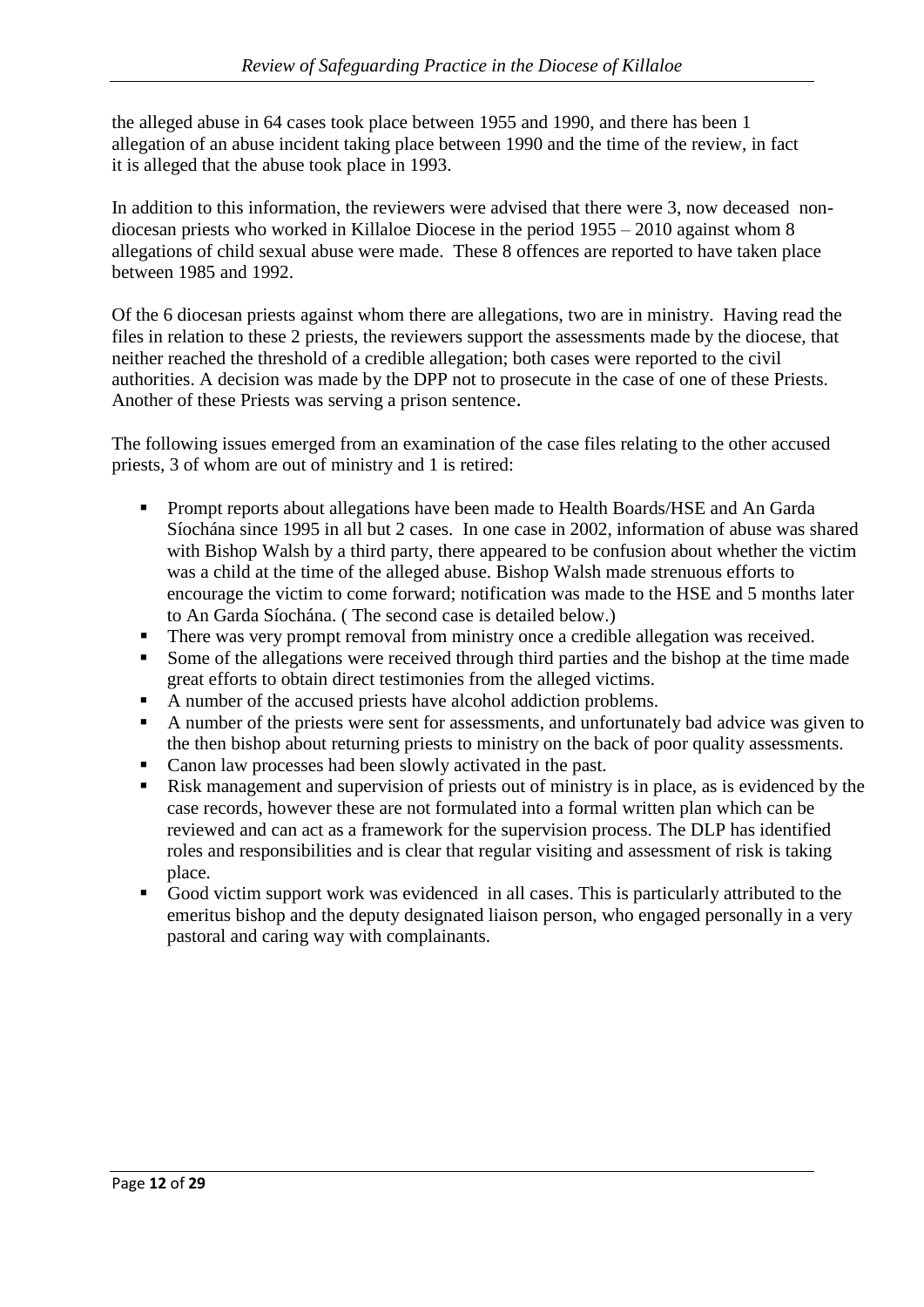Overall the cases of these 4 men have been well handled by the diocese. This could be improved further by written safety/management plans.

In addition to the above respondent priests, the reviewers read the records relating to Father A who is deceased. There are 26 known complainants whose allegations of abuse relate to the period 1955 until the mid 1980s. In the mid 1960s the first allegation of abuse was made, while this notification falls outside the terms of reference of the review, most of the complaints were made after 1975, which is within the scope of this review and therefore it is appropriate to reference the background. At the time of the initial allegation, Fr A's ministry was not restricted but he was provided with therapy. The next complaint emerged in 1984, however Fr A remained in ministry until he retired in 1993. It should be noted that this period preceded any Church guidance in 1996.Most of the victims came forward after Bishop Walsh was ordained Bishop of Killaloe in October 1994, after which the priest was already in retirement. Bishop Walsh reported all allegations to the health board and An Garda Síochána. The priest died in 1997. Considerable personal support was offered by Bishop Walsh to victims who came forward and counselling was provided.

Since the ordination of the current Bishop, Kieran O Reilly, the diocese has received one allegation of abuse relating to a priest already out of ministry; There has also been a concern about boundary violations in relation to a priest who is in ministry, which was reported to An Garda Síochána, HSE and NBSCCCI. All agencies felt that this concern did not reach the threshold of abuse. There has been prompt reporting and good interagency work in both these cases.

The dioceses has been holding interagency meeting with An Garda Síochána and HSE for the past 2 years. Prior to that Bishop Walsh met the civil agencies separately. At these meetings, cases are discussed and information shared appropriately in the interests of safeguarding children. The Garda representative acts as a conduit for his colleagues who may be the investigating officers. Currently all allegations are processed initially through the central bureau of investigation in Harcourt Square in Dublin and then sent out to the local Gardaí for investigation. The reviewers participated in an interagency meeting and also met the Garda sergeant and HSE Acting Principal Social worker. The Garda sergeant explained that he has attended 6/7 meetings with the diocese and stated that the meetings are frank and useful in terms of information sharing. He agrees to follow through on any appropriate action which ensures that children are safeguarded within the diocese. He enjoys positive working relationship with Bishop O Reilly and the diocesan safeguarding personnel. The HSE representative is relatively new to this meeting and to working with the diocese. She therefore reported on behalf of her predecessor and complimented the honest working relationship where good information and advice was exchanged.

## **Recommendation 2**

**The director of safeguarding in her role as designated liaison person, must ensure that all risk management plans are confirmed in writing and shared with the respondent priest.**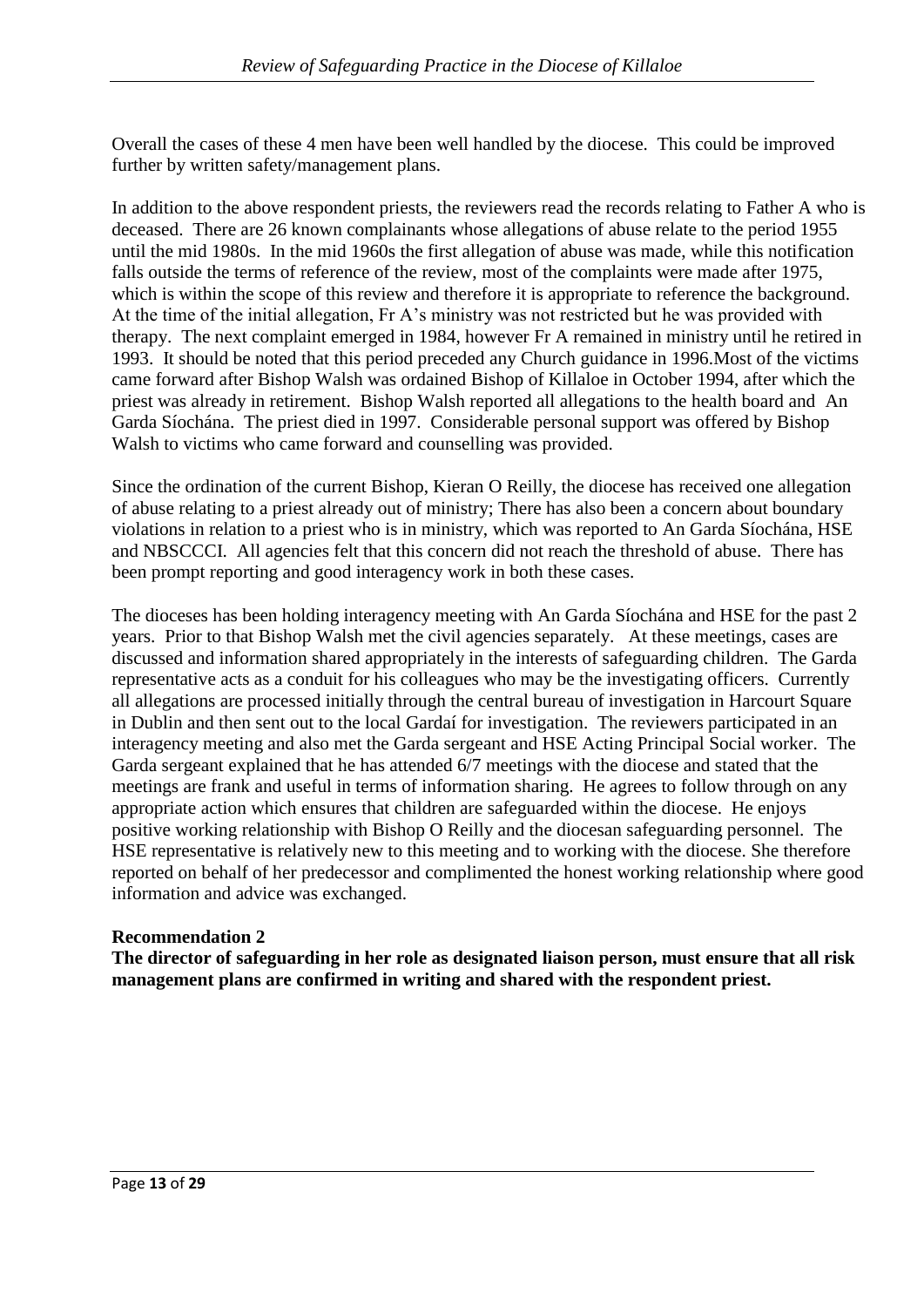#### *Preventing Harm to Children*

*This standard requires that all procedures and practices relating to creating a safe environment for children be in place and effectively implemented. These include having safe recruitment and vetting practices in place, having clear codes of behaviour for adults who work with children and by operating safe activities for children.*

Compliance with Standard 3 is only fully achieved when Killaloe Diocese meets the requirements of all twelve criteria against which the standard is measured. These criteria are grouped into three areas, safe recruitment and vetting, codes of behaviour and operating safe activities for children.

#### **Criteria – safe recruitment and vetting**

| <b>Number</b> | <b>Criterion</b>                                             | Met fully or     |
|---------------|--------------------------------------------------------------|------------------|
|               |                                                              | Met partially or |
|               |                                                              | Not met          |
| 3.1           | There are policies and procedures for recruiting Church      | <b>Fully Met</b> |
|               | personnel and assessing their suitability to work with       |                  |
|               | children.                                                    |                  |
| 3.2           | The safe recruitment and vetting policy is in line with best | <b>Fully Met</b> |
|               | practice guidance.                                           |                  |
| 3.3           | All those who have the opportunity for regular contact       | <b>Fully Met</b> |
|               | with children, or who are in positions of trust, complete a  |                  |
|               | form declaring any previous court convictions and            |                  |
|               | undergo other checks as required by legislation and          |                  |
|               | guidance and this information is then properly assessed      |                  |
|               | and recorded.                                                |                  |

## **Criteria – Codes of behaviour**

| <b>Number</b> | <b>Criterion</b>                                                                                        | Met fully or<br>Met partially or |
|---------------|---------------------------------------------------------------------------------------------------------|----------------------------------|
|               |                                                                                                         | Not met                          |
| 3.4           | The Church organisation provides guidance on<br>appropriate/ expected standards of behaviour of, adults | <b>Fully Met</b>                 |
|               | towards children.                                                                                       |                                  |
| 3.5           | There is guidance on expected and acceptable behaviour                                                  | <b>Fully Met</b>                 |
|               | of children towards other children (anti-bullying policy).                                              |                                  |
| 3.6           | There are clear ways in which Church personnel can raise                                                | Partially Met                    |
|               | allegations and suspicions about unacceptable behaviour                                                 |                                  |
|               | towards children by other Church personnel or volunteers                                                |                                  |
|               | "whistle-blowing", confidentially if necessary.                                                         |                                  |
| 3.7           | There are processes for dealing with children's                                                         | <b>Fully Met</b>                 |
|               | unacceptable behaviour that do not involve physical                                                     |                                  |
|               | punishment or any other form of degrading or humiliating                                                |                                  |
|               | treatment.                                                                                              |                                  |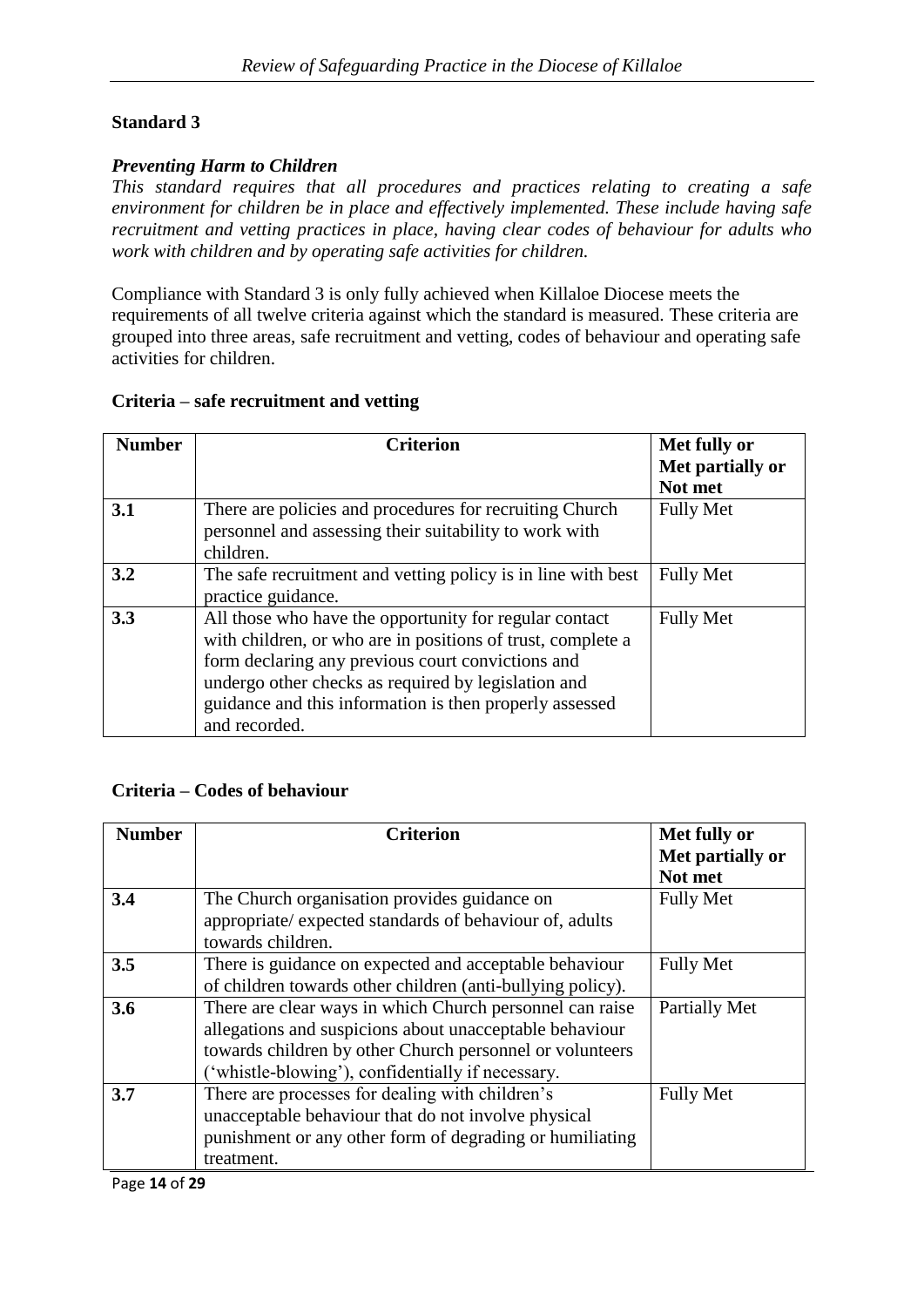| 3.8 | Guidance to staff and children makes it clear that           | <b>Fully Met</b> |
|-----|--------------------------------------------------------------|------------------|
|     | discriminatory behaviour or language in relation to any of   |                  |
|     | the following is not acceptable: race, culture, age, gender, |                  |
|     | disability, religion, sexuality or political views.          |                  |
| 3.9 | Policies include guidelines on the personal/intimate care    | Partially Met    |
|     | of children with disabilities, including appropriate and     |                  |
|     | inappropriate touch.                                         |                  |

# **Criteria – Operating safe activities for children**

| <b>Number</b> | <b>Criterion</b>                                            | Met fully or     |
|---------------|-------------------------------------------------------------|------------------|
|               |                                                             | Met partially or |
|               |                                                             | Not met          |
| 3.10          | There is guidance on assessing all possible risks when      | <b>Fully Met</b> |
|               | working with children $-$ especially in activities that     |                  |
|               | involve time spent away from home.                          |                  |
| 3.11          | When operating projects/activities children are             | <b>Fully Met</b> |
|               | adequately supervised and protected at all times.           |                  |
| 3.12          | Guidelines exist for appropriate use of information         | <b>Fully Met</b> |
|               | technology (such as mobile phones, email, digital           |                  |
|               | cameras, websites, the Internet) to make sure that children |                  |
|               | are not put in danger and exposed to abuse and              |                  |
|               | exploitation.                                               |                  |

The revised policies and procedures set out the processes engaged in by diocesan personnel in relation to preventing abuse. The Safeguarding Committee have been conducting a review and are awaiting the outcome of the findings of this review to ensure their new policies and procedures are developed in line with best practice. The reviewers were advised of a backlog of Garda vetting, which had been cleared by the time of the review by NBSCCCI. While the backlog was being processed, all personnel have been required to complete the declaration form. The reviewers are satisfied that criterion 3.3 is now fully met. The reviewers were advised that one person refused to be vetted and this person was appropriately released from the role. Criterion 3.6 is in process and was not available at the time of the review. While Criterion 3.9 is not addressed in the revised policy document, there is clear guidance for Lourdes pilgrimages which could be adapted to detail how intimate care of children with disabilities is managed. The reviewers were impressed by the leaflets and posters, including specific literature for the Lourdes pilgrimages and by the safeguards that have been put in place for the Lourdes pilgrimages.

**Recommendation 3**

**The safeguarding Committee ensures that the whistle blowing statement is finalised and inserted into the diocesan policy and procedures document.**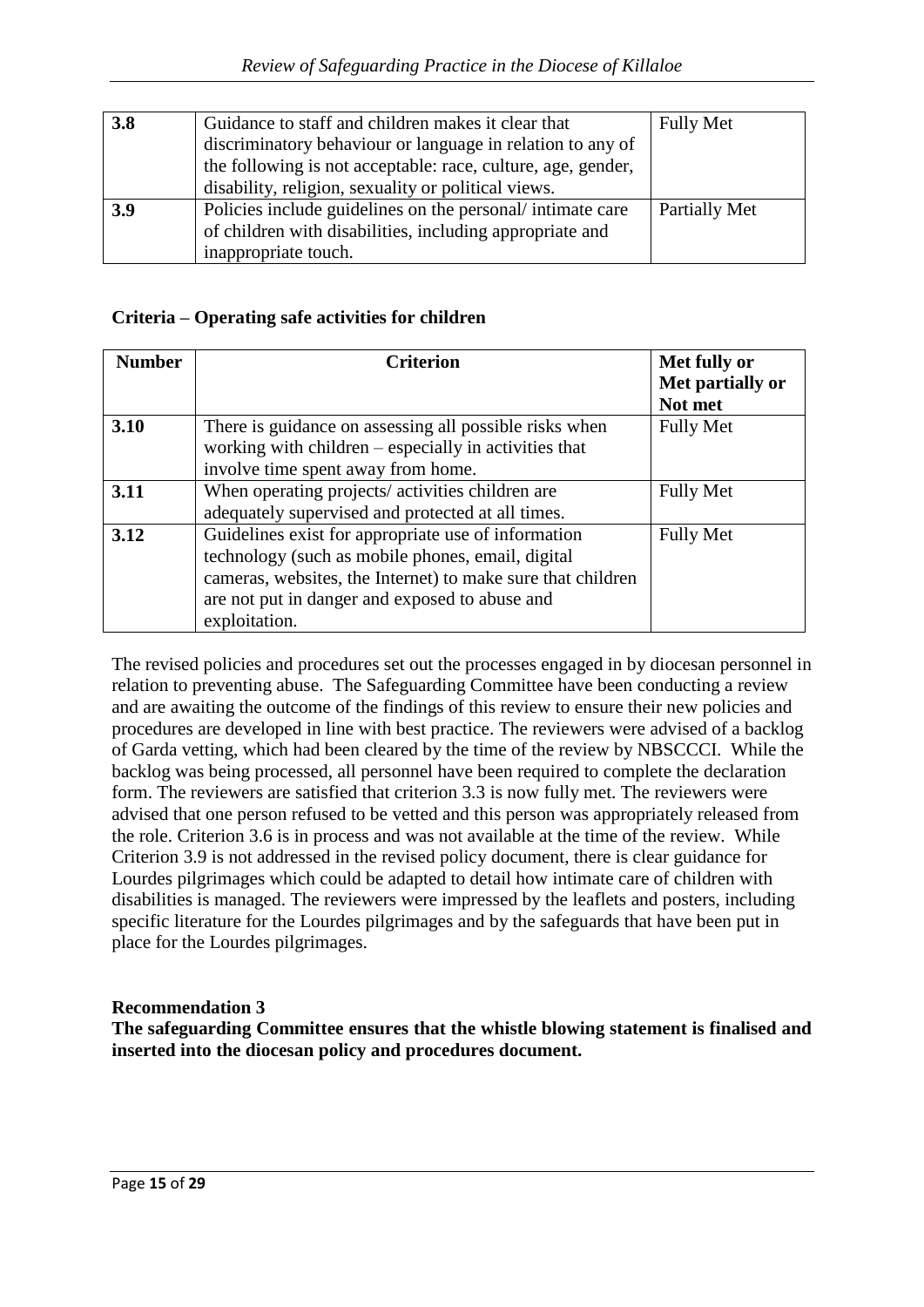#### **Recommendation 4 The Safeguarding Committee ensure that guidelines on the personal/ intimate care of children with disabilities, including appropriate and inappropriate touch is included in the revised policy and procedures document.**

Prior to 2002, an ad-hoc group was set up by the bishop to oversee safeguarding practices in the diocese and in the implementation of the Green Book of the Bishops' Conference. The Safeguarding Committee, which is responsible for developing policies, procedures, overseeing training and monitoring practice have been in operation since 2002. The reviewers met all committee members who were impressive in their energy and drive in ensuring best practice in the diocese. The committee are also responsible for communication and have initiated a number of good communications to ensure that safeguarding features as an important aspect of church life on a continuous basis. These include safeguarding inserts in newsletters, talks by safeguarding representatives at masses and other ceremonies, a range of leaflets on safeguarding and annually the month of May is dedicated as safeguarding children month. During this month all aspects of the diocesan policies and practices are promoted and reviewed. In addition Bishop O Reilly has asked that all diocesan committees have safeguarding as a regular agenda item. These efforts are commended.

In common with all dioceses, Killaloe has a large number of volunteers who work at parish level to promote safeguarding and to ensure that parish activities are safe for children. As with the safeguarding committee the reviewers were impressed by the commitment of these safeguarding representatives. The representatives meet in cluster groups of 4/6 parishes and with the parish priests and pastoral council members every 3 months to discuss safeguarding matters. The representatives and priests have all been trained under the NBSCCCI training. The reviewers met the two trainers, one has been in role for a long time and the other is currently being assessed, after having completed the training the trainers programme. Training will be discussed further in the report.

The Safeguarding Committee, and the safeguarding representatives expressed their view that children are much safer now in the Catholic Church and that the efforts they have made in their own diocese has contributed to the development of A safe environment for children. The reviewers agree that great effort has been made by these volunteers under the direction of Bishop Walsh, Bishop O Reilly and their safeguarding staff to minimise risks to children and to create a culture which welcomes children into the Church and cares for them in line with the gospel values and safeguarding principles.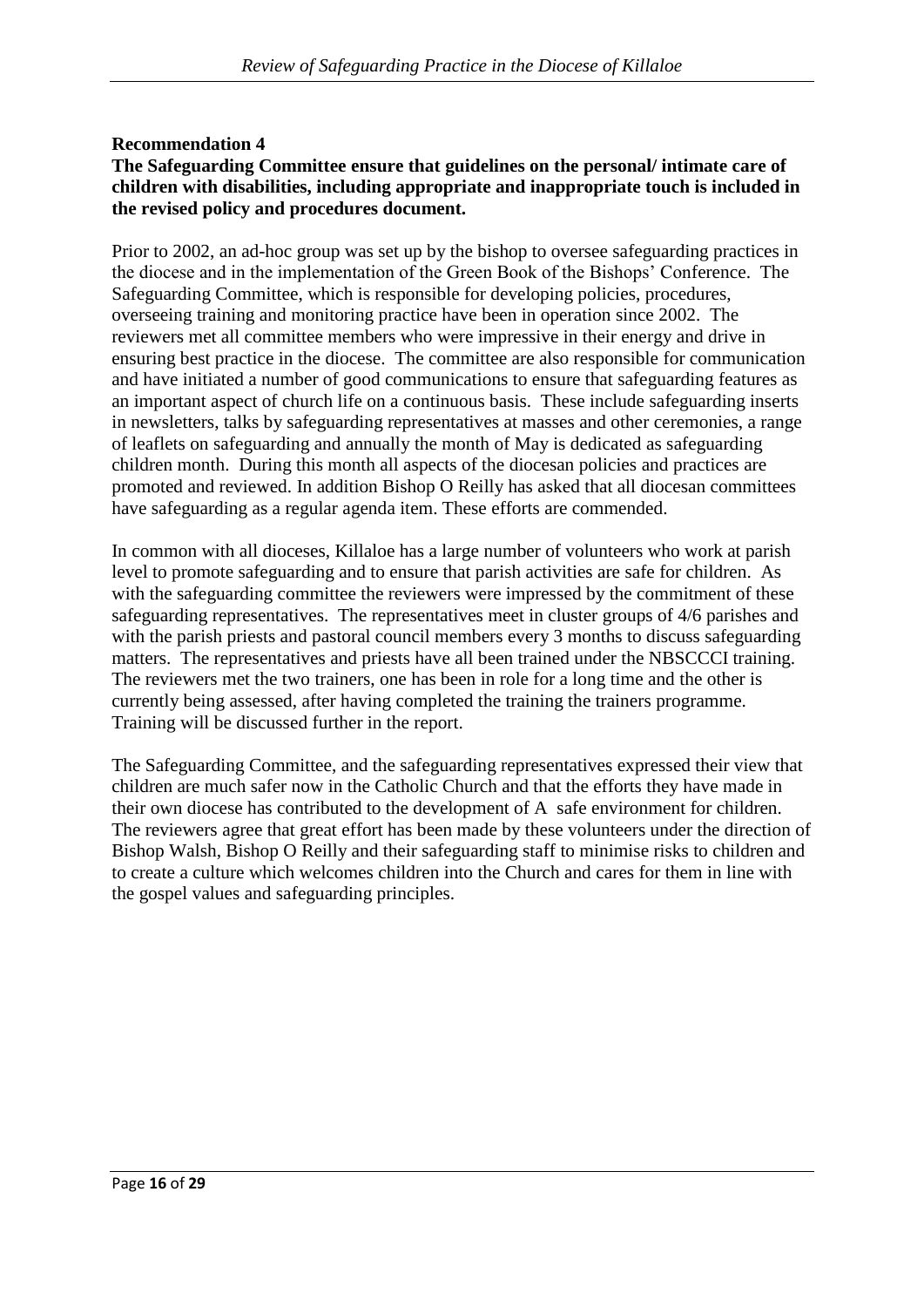## *Training and Education*

*All Church personnel should be offered training in child protection to maintain high standards and good practice.*

| <b>Criteria</b> |                                                          |                  |
|-----------------|----------------------------------------------------------|------------------|
| <b>Number</b>   | <b>Criterion</b>                                         | Met fully or     |
|                 |                                                          | Met partially or |
|                 |                                                          | Not met          |
| 4.1             | All Church personnel who work with children are          | <b>Fully Met</b> |
|                 | inducted into the Church's policy and procedures on      |                  |
|                 | child protection when they begin working within          |                  |
|                 | Church organisations.                                    |                  |
| 4.2             | Identified Church personnel are provided with            | <b>Fully Met</b> |
|                 | appropriate training for keeping children safe with      |                  |
|                 | regular opportunities to update their skills and         |                  |
|                 | knowledge.                                               |                  |
| 4.3             | Training is provided to those with additional            | <b>Fully Met</b> |
|                 | responsibilities such as recruiting and selecting staff, |                  |
|                 | dealing with complaints, disciplinary processes,         |                  |
|                 | managing risk, acting as designated person.              |                  |
| 4.4             | Training programmes are approved by National             | <b>Fully Met</b> |
|                 | Board for Safeguarding Children and updated in line      |                  |
|                 | with current legislation, guidance and best practice.    |                  |

Training is well established in the Diocese of Killaloe. Since 2006 there were two people working on behalf of the diocese to raise awareness of child safeguarding matters in the parishes throughout the diocese. Recently one of the trainers retired and has been replaced with a new trainer who has just completed the training the trainers course with NBSCCCI and is awaiting assessment in preparation for registration as a Catholic Church trainer. Initially the diocese was part of the Munster initiative and followed the *Keeping Safe* training programme and this was then replaced by NBSCCCI training. The trainers still meet with the Munster tutors group to receive support and updates on training developments. There is a training plan in the diocese, which is presented to and reviewed by the Safeguarding Committee. All 180 safeguarding representatives and all priests have received the full day training programme, and in addition updates are provided by the trainers to representatives and priests in the parish cluster meetings.

In addition to this training those who hold additional responsibilities have received training, in particular the director of safeguarding and her deputy designated liaison person, regularly attend events run by NBSCCCI in case management, working with survivors and other relevant courses. Last year there was a training event for priests of Killaloe and Limerick Dioceses, which was facilitated by an SMA priest who is a psychologist and has significant experience in working with clergy who offend and in working with survivors of abuse. The diocese plans to run a similar event in 2014.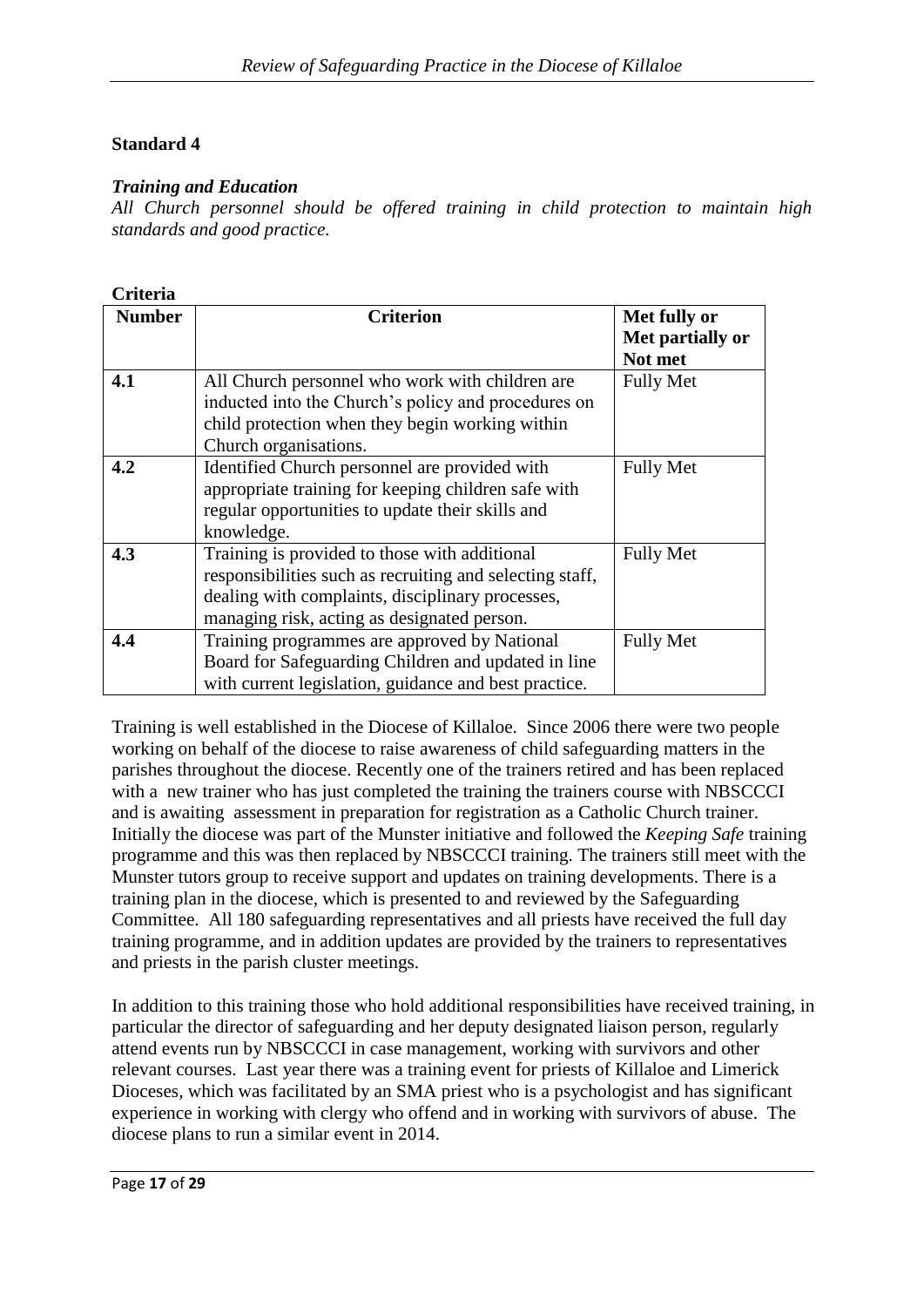The trainers report to the safeguarding committee and are supported in their role by the director of safeguarding who takes an active interest in ensuring that everyone who has safeguarding responsibilities is equipped to carry out their role. To that end the director of safeguarding is developing role descriptions for all roles and is actively seeking role specific training through NBSCCCI.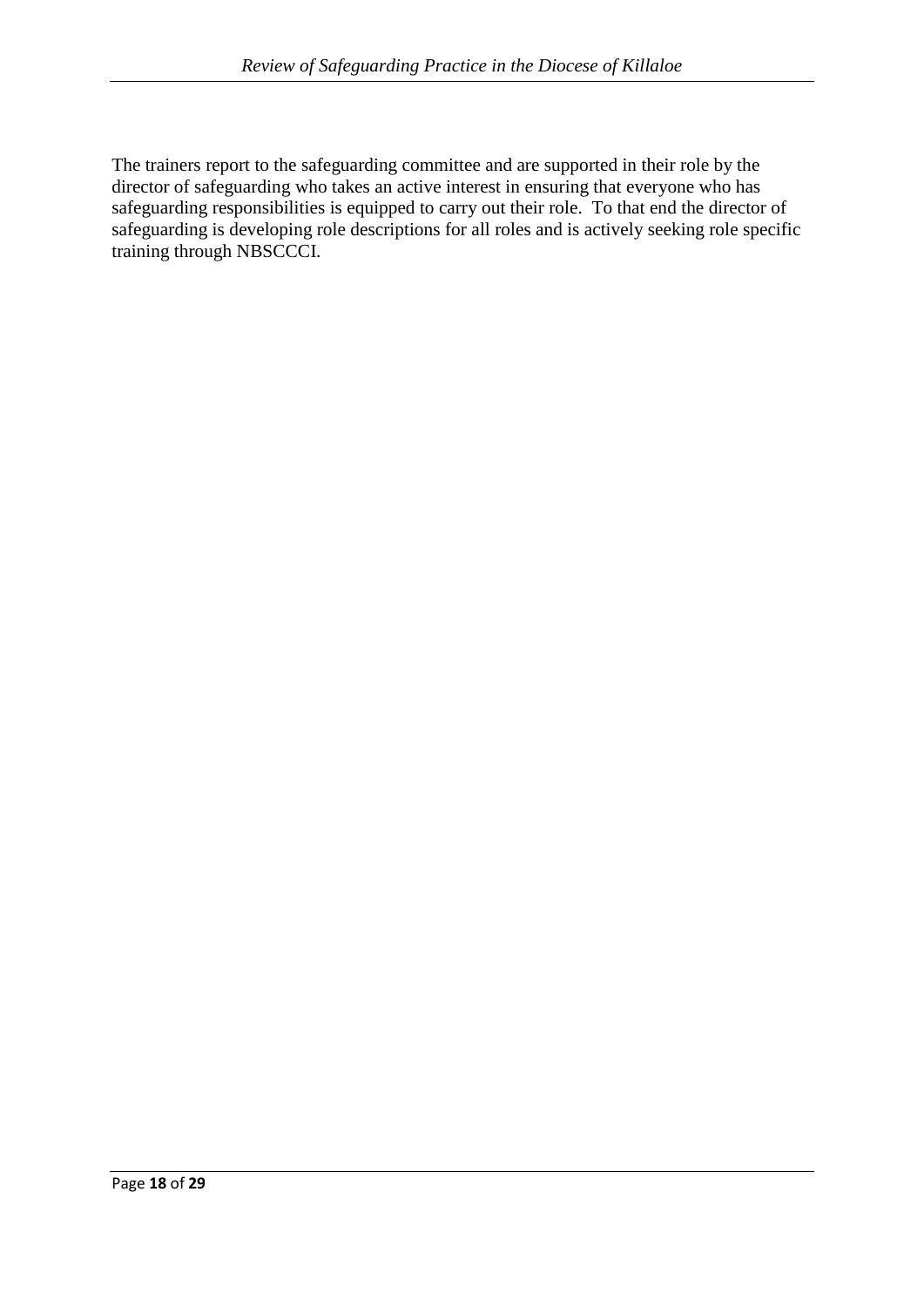# *Communicating the Church's Safeguarding Message*

*This standard requires that the Church's safeguarding policies and procedures be successfully communicated to Church personnel and parishioners (including children). This can be achieved through the prominent display of the Church policy, making children aware of their right to speak out and knowing who to speak to, having the Designated Person's contact details clearly visible, ensuring Church personnel have access to contact details for child protection services, having good working relationships with statutory child protection agencies and developing a communication plan which reflects the Church's commitment to transparency.*

| Criteria      |                                                                                                                                                                                                                                              |                                             |
|---------------|----------------------------------------------------------------------------------------------------------------------------------------------------------------------------------------------------------------------------------------------|---------------------------------------------|
| <b>Number</b> | <b>Criterion</b>                                                                                                                                                                                                                             | Met fully or<br>Met partially or<br>Not met |
| 5.1           | The child protection policy is openly displayed and<br>available to everyone.                                                                                                                                                                | <b>Fully Met</b>                            |
| 5.2           | Children are made aware of their right to be safe<br>from abuse and who to speak to if they have<br>concerns.                                                                                                                                | <b>Fully Met</b>                            |
| 5.3           | Everyone in Church organisations knows who the<br>designated person is and how to contact them.                                                                                                                                              | <b>Fully Met</b>                            |
| 5.4           | Church personnel are provided with contact details of<br>local child protection services, such as Health and<br>Social Care Trusts / Health Service Executive, PSNI,<br>An Garda Síochána, telephone helplines and the<br>designated person. | <b>Fully Met</b>                            |
| 5.5           | Church organisations establish links with statutory<br>child protection agencies to develop good working<br>relationships in order to keep children safe.                                                                                    | <b>Fully Met</b>                            |
| 5.6           | Church organisations at diocesan and religious order<br>level have an established communications policy<br>which reflects a commitment to transparency and<br>openness.                                                                      | <b>Fully Met</b>                            |

Communications have already been referenced under Standard 3 above and have been commended. In addition to the poster displaying information about the diocesan policy, how to report a concern and contact details for the designated liaison person, HSE and An Garda Síochána, there are a suite of information leaflets and more in development. Bishop O Reilly inspects that the posters are in place during his visits to parishes and insists that they are displayed in frames and in ways in which they remain visible and cannot be covered in other literature.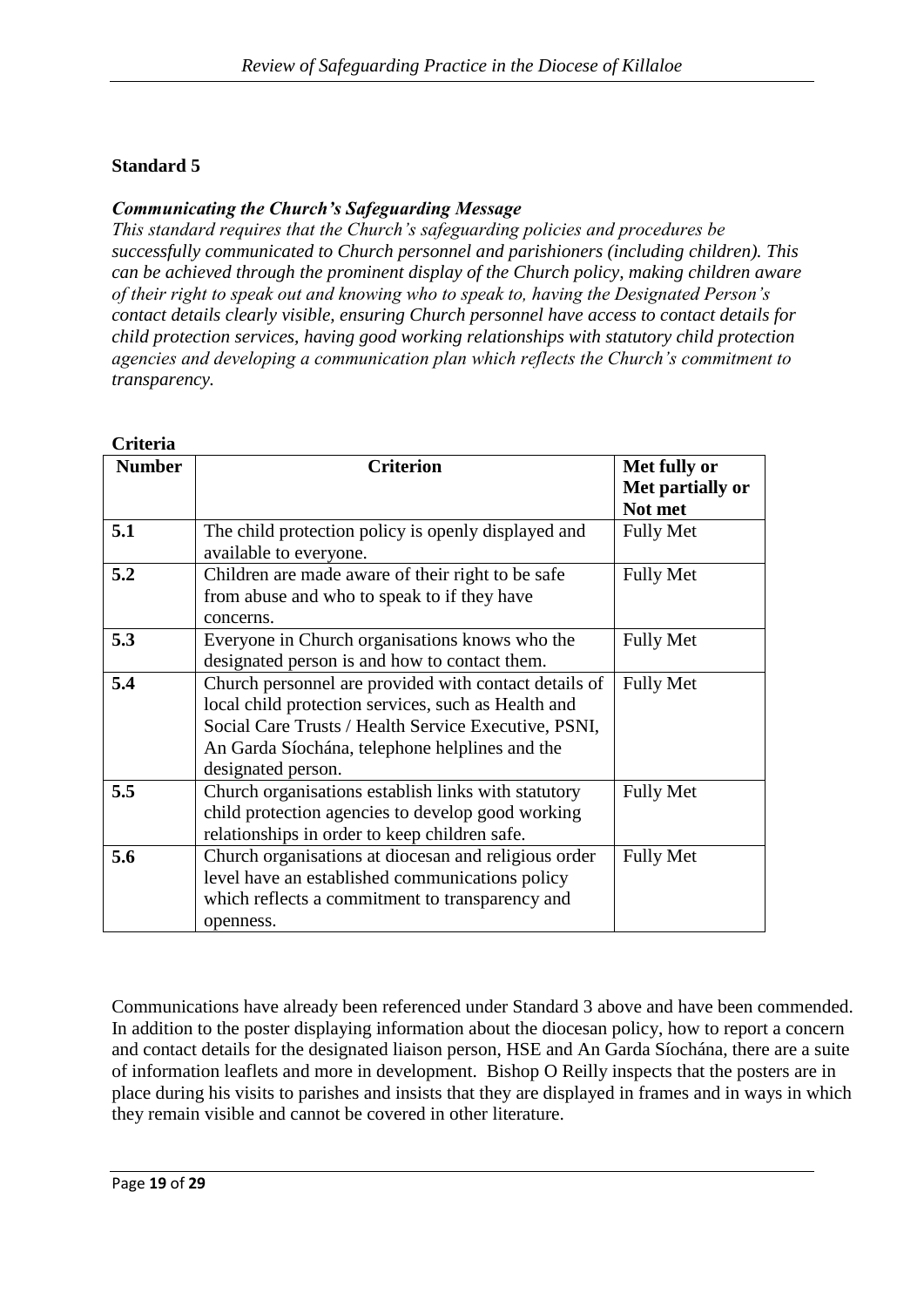As for all the standards, there are specific annual objectives that have been developed by the Safeguarding Committee under this standard, which is reviewed regularly at committee meetings, to ensure progress is being made.

Prior to the reviewers arriving on site the diocese placed a notice on their website and in parish newsletters for 2 weeks announcing the review, this notice remained in place during the review and for a further week following the period of fieldwork.

As a consequence of these notifications, 1 person contacted NBSCCCI to share her situation with the reviewers and in line with the agreed protocol, was referred back to the diocese.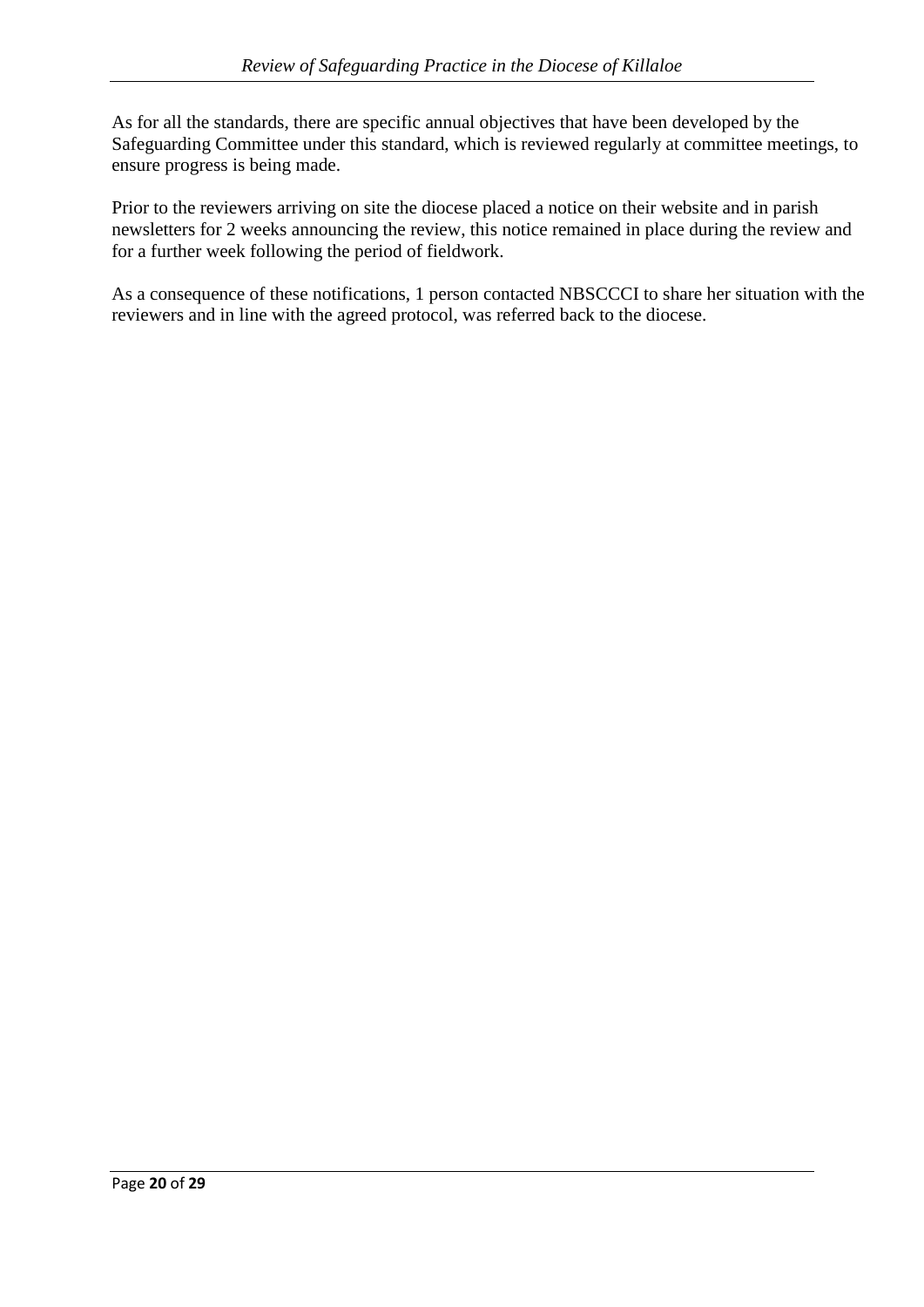#### *Access to Advice and Support*

*Those who have suffered child abuse should receive a compassionate and just response and should be offered appropriate pastoral care to rebuild their lives.*

*Those who have harmed others should be helped to face up to the reality of abuse, as well as being assisted in healing.*

## **Criteria**

| <b>Number</b> | <b>Criterion</b>                                     | Met fully or     |
|---------------|------------------------------------------------------|------------------|
|               |                                                      | Met partially or |
|               |                                                      | Not met          |
| 6.1           | Church personnel with special responsibilities for   |                  |
|               | keeping children safe have access to specialist      | <b>Fully Met</b> |
|               | advice, support and information on child protection. |                  |
| 6.2           | Contacts are established at a national and/ or local | <b>Fully Met</b> |
|               | level with the relevant child protection/welfare     |                  |
|               | agencies and helplines that can provide information, |                  |
|               | support and assistance to children and Church        |                  |
|               | personnel.                                           |                  |
| 6.3           | There is guidance on how to respond to and support a | <b>Fully Met</b> |
|               | child who is suspected to have been abused whether   |                  |
|               | that abuse is by someone within the Church or in the |                  |
|               | community, including family members or peers.        |                  |
| 6.4           | Information is provided to those who have            | <b>Fully Met</b> |
|               | experienced abuse on how to seek support.            |                  |
| 6.5           | Appropriate support is provided to those who have    | <b>Fully Met</b> |
|               | perpetrated abuse to help them to face up to the     |                  |
|               | reality of abuse as well as to promote healing in a  |                  |
|               | manner which does not compromise children's          |                  |
|               | safety.                                              |                  |

Of particular note in the Diocese of Killaloe is the response made to complainants who have come forward to share their allegations of clerical abuse. The records demonstrate very clearly that they have been met with great compassion and support. Bishop Walsh and the current deputy designated person who was in role alongside Bishop Walsh stand out as being generous with time, resources, counselling and pastoral responses, to victims and their extended families.

That compassionate response has continued under the leadership of Bishop Kieran O Reilly and again is evident in the case files written by the current designated person (director of safeguarding) where there is a genuine openness and desire to respond appropriately. Bishop O Reilly advised the reviewers of a number of "Healing" masses and liturgies that have taken place in the diocese, in public and privately at the request of victims.

All personnel are commended for their response to victims.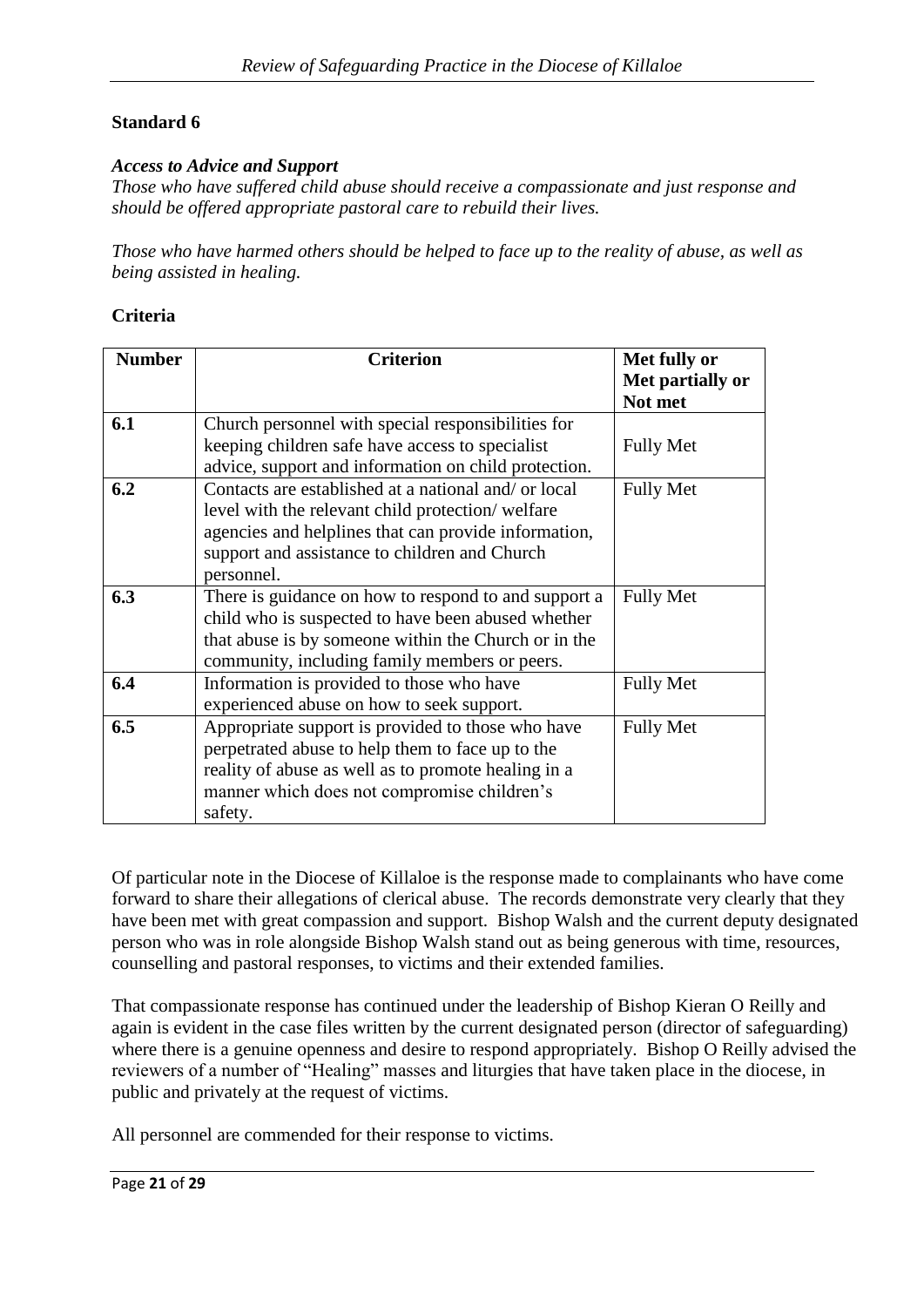The current victim support is about to retire and will need to be replaced and trained for the role. Discussions were held with the director of safeguarding regarding appropriate personnel for this important role. Often complainants wished to share their accounts, only with the designated person and/or with the bishop. Therefore the structure needs to be flexible and allow the most appropriate person (a mixture of lay and religious) to respond to the needs of the complainant.

There are 4 accused priests of the diocese who are out of ministry and who are at varying stages of civil and canonical investigations/processes. It is clear from the records that there is regular contact and visits from diocesan personnel who monitor and support them. It has been noted above that the safety/monitoring plans need to be written and shared with the respondent priest. In addition where the priest has accepted the services of a priest adviser, his role should be included in the plan. The reviewers read an excellent example of support to an accused priest which was appropriately recorded and placed on the file.

Killaloe have registered with NBSCCCI's National Case Management Reference Group (NCMRG) and have sought advice from that group in relation to the management of respondent priests. There is also evidence on file of consultation with the civil authorities and with experts in the area of risk assessment. This advice needs to be reflected in written risk assessment and safety plans as already identified under Standard 2. There is a real willingness within the diocese to consult widely with appropriate external personnel, to ensure openness around notification of allegations, assessment and management of risk. In addition from the records and discussions with the safeguarding personnel, there was evidence of a sincere interest in offering support and healing to those affected by abuse.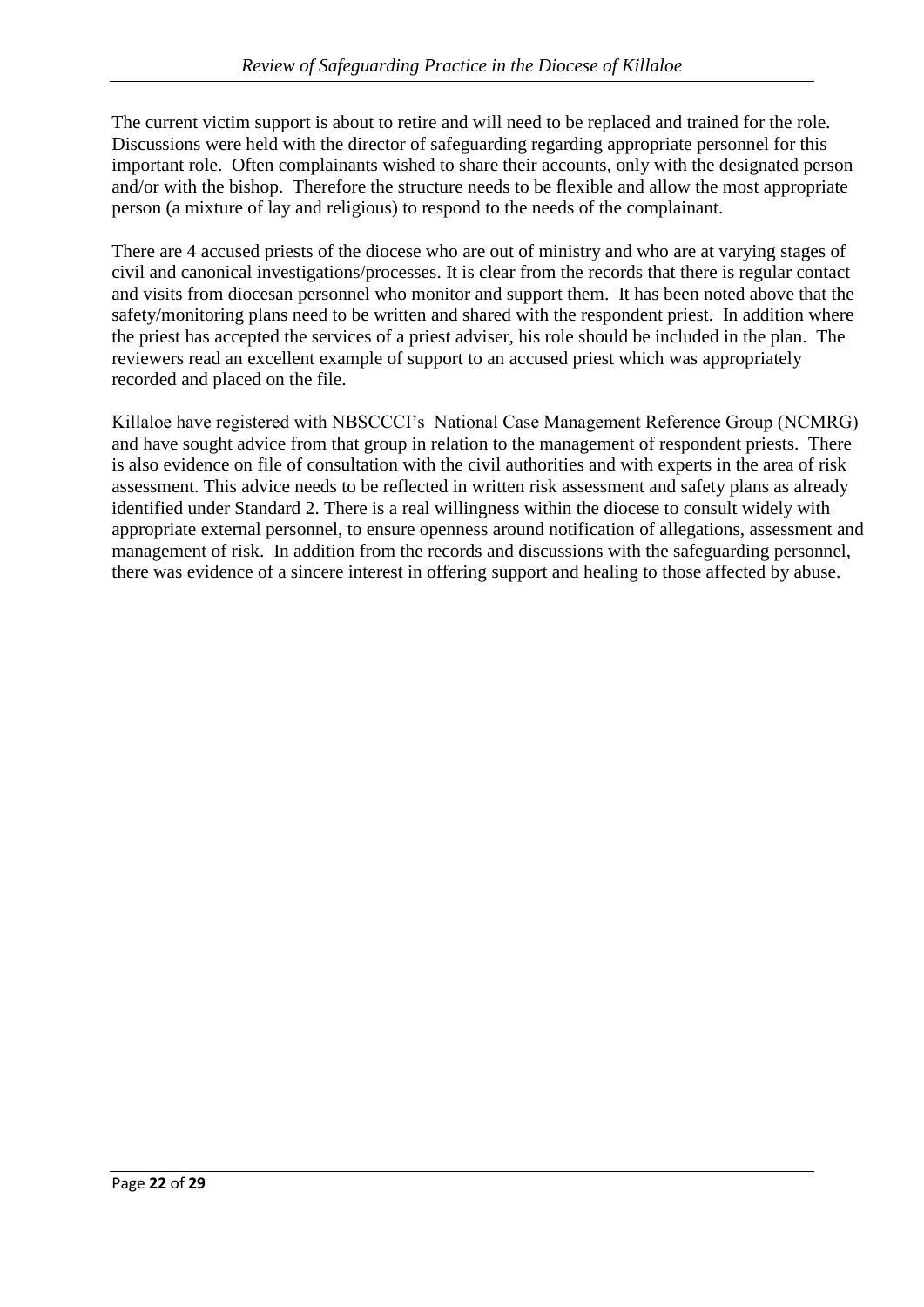## *Implementing and Monitoring Standards*

*Standard 7 outlines the need to develop a plan of action, which monitors the effectiveness of the steps being taken to keep children safe. This is achieved through making a written plan, having the human and financial resources available, monitoring compliance and ensuring all allegations and suspicions are recorded and stored securely.*

| Criteria      |                                                                                                                                                                               |                                             |
|---------------|-------------------------------------------------------------------------------------------------------------------------------------------------------------------------------|---------------------------------------------|
| <b>Number</b> | <b>Criterion</b>                                                                                                                                                              | Met fully or<br>Met partially or<br>Not met |
| 7.1           | There is a written plan showing what steps will be<br>taken to keep children safe, who is responsible for<br>implementing these measures and when these will be<br>completed. | <b>Fully Met</b>                            |
| 7.2           | The human or financial resources necessary for<br>implementing the plan are made available.                                                                                   | <b>Fully Met</b>                            |
| 7.3           | Arrangements are in place to monitor compliance<br>with child protection policies and procedures.                                                                             | <b>Fully Met</b>                            |
| 7.4           | Processes are in place to ask parishioners (children<br>and parents/ carers) about their views on policies and<br>practices for keeping children safe.                        | <b>Fully Met</b>                            |
| 7.5           | All incidents, allegations/suspicions of abuse are<br>recorded and stored securely.                                                                                           | <b>Fully Met</b>                            |

In preparation for the review, one of the trainers had compiled folders on each standard and had inserted evidence about how each criterion had been met. This was an exceptionally useful exercise for both the reviewers and the diocese itself. Each standard has a plan about how it can be implemented and how practice can be improved. The reviewers, while on site offered advice on individual plans and required changes to improve this work further. The diocese has co-ordinated all these individual standard plans into its overall plan for the next 3 years and intends placing this on its website.

Annual parish audits have taken place, led by the parish safeguarding representatives. These need to be reviewed by the safeguarding committee and where there are deficits, action should follow. The reviewers read the parish audits and were pleased by the honesty of them, in so far as they reflected practice that was not in place. In addition to the required audits the safeguarding committee advised the reviewers of their plans to conduct checks during the safeguarding month of May. The representatives also advised that they audit the registers in the sacristy and carry out checks in relation to supervision of children and posters. To ensure an overarching review the written audit reports and the spot checks conducted, should be compiled into an annual report and forwarded to Bishop O Reilly for his attention by the Safeguarding Committee.

The diocese has recently purchased secure cabinets for the storage of case management records. In relation to record keeping, the older records are harder to follow, often hand written and therefore in places illegible. The newer records are well recorded, typed and follow the NBSCCCI case recording template.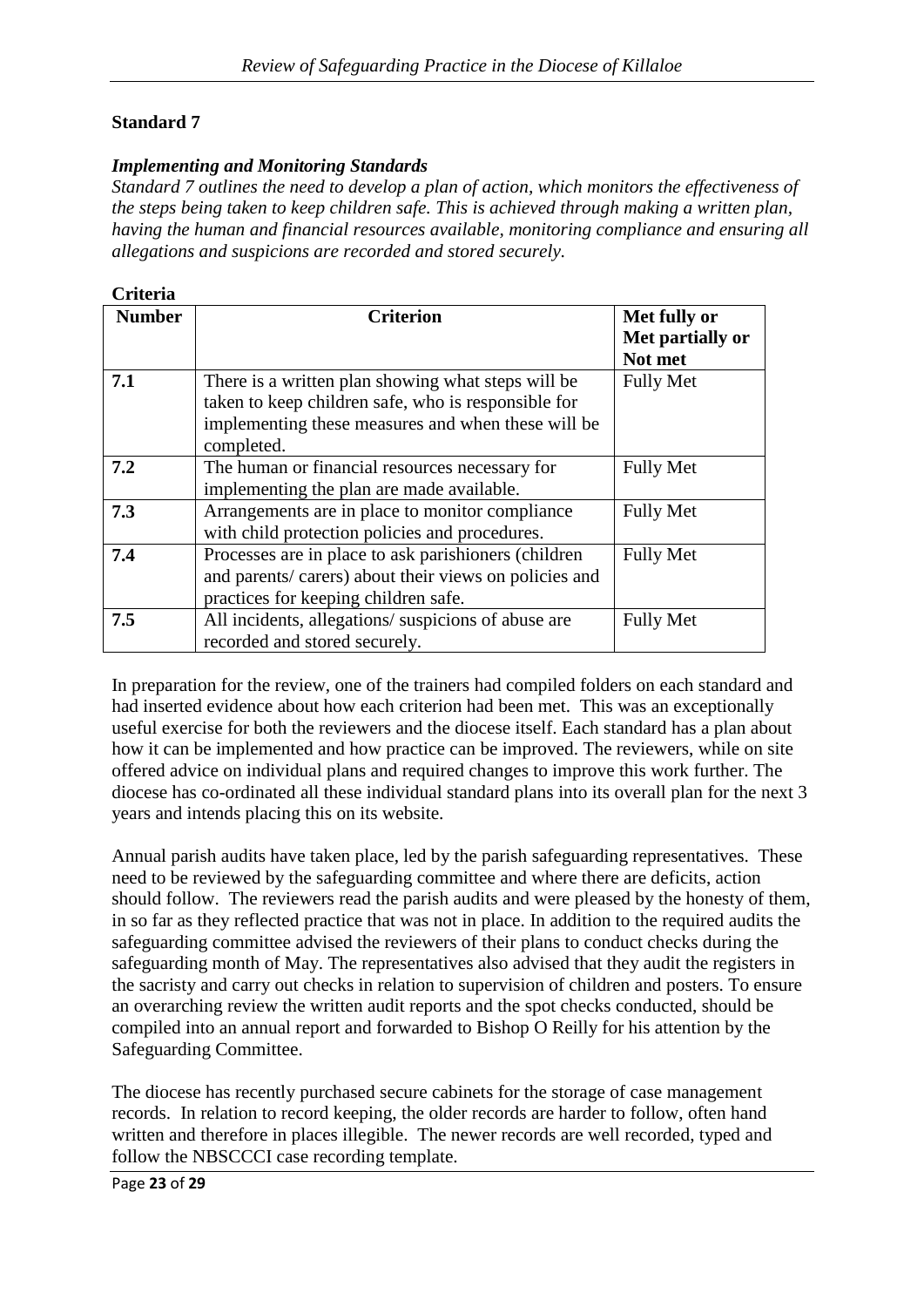In conclusion the reviewers assessed practice against all standards as good. The personnel at all levels are committed in a caring compassionate way, and the reviewers would commend their practice.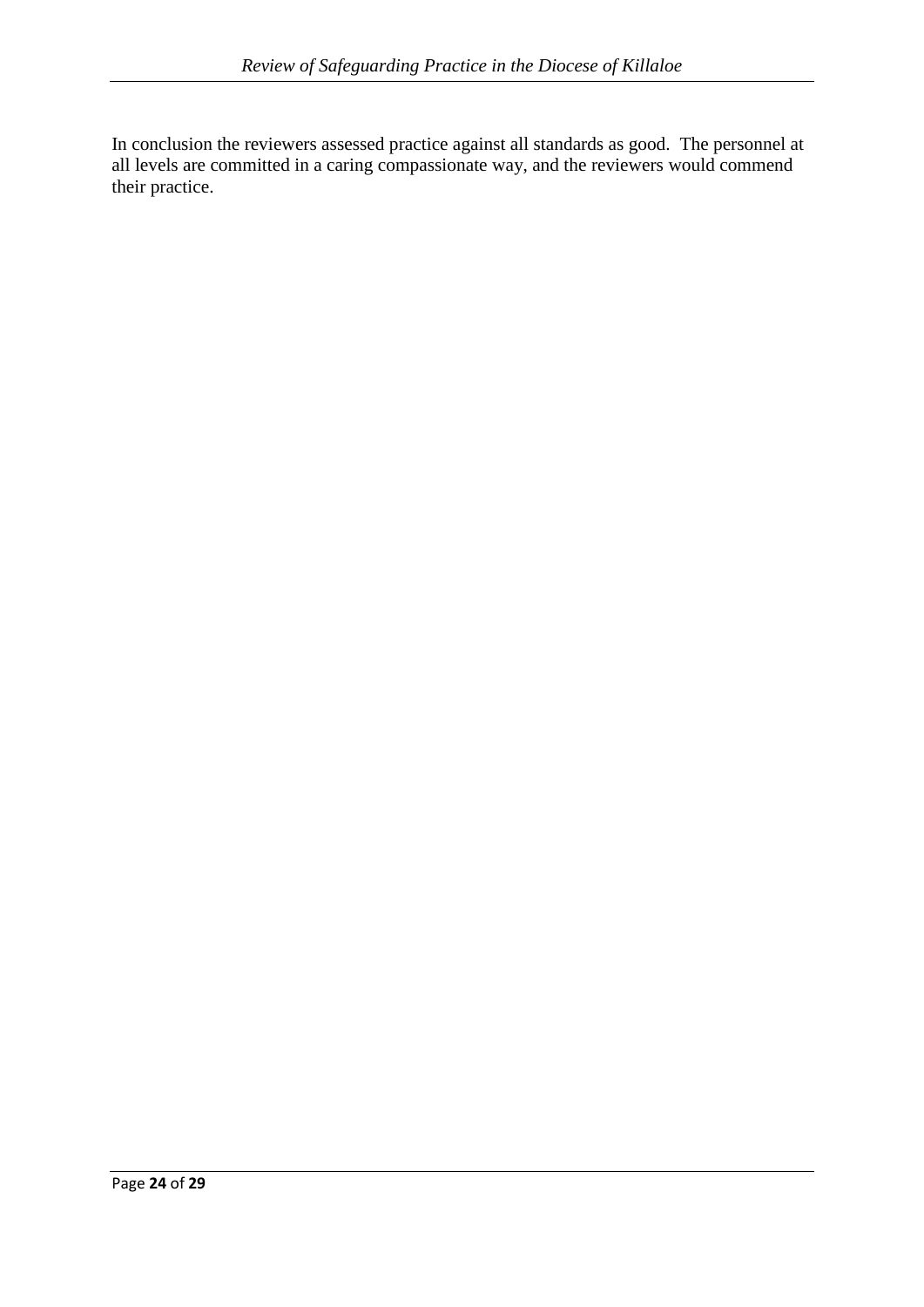# **Recommendations**

#### **Recommendation 1**

**The Safeguarding Committee amends the revised diocesan safeguarding document to include how those who present a risk to children are managed.**

#### **Recommendation 2**

**The director of safeguarding in her role as designated liaison person, must ensure that all risk management plans are confirmed in writing and shared with the respondent priest.** 

**Recommendation 3**

**The safeguarding Committee ensures that the whistle blowing statement is finalised and inserted into the diocesan policy and procedures document.**

#### **Recommendation 4**

**The Safeguarding Committee ensure that guidelines on the personal/ intimate care of children with disabilities, including appropriate and inappropriate touch is included in the revised policy and procedures document.**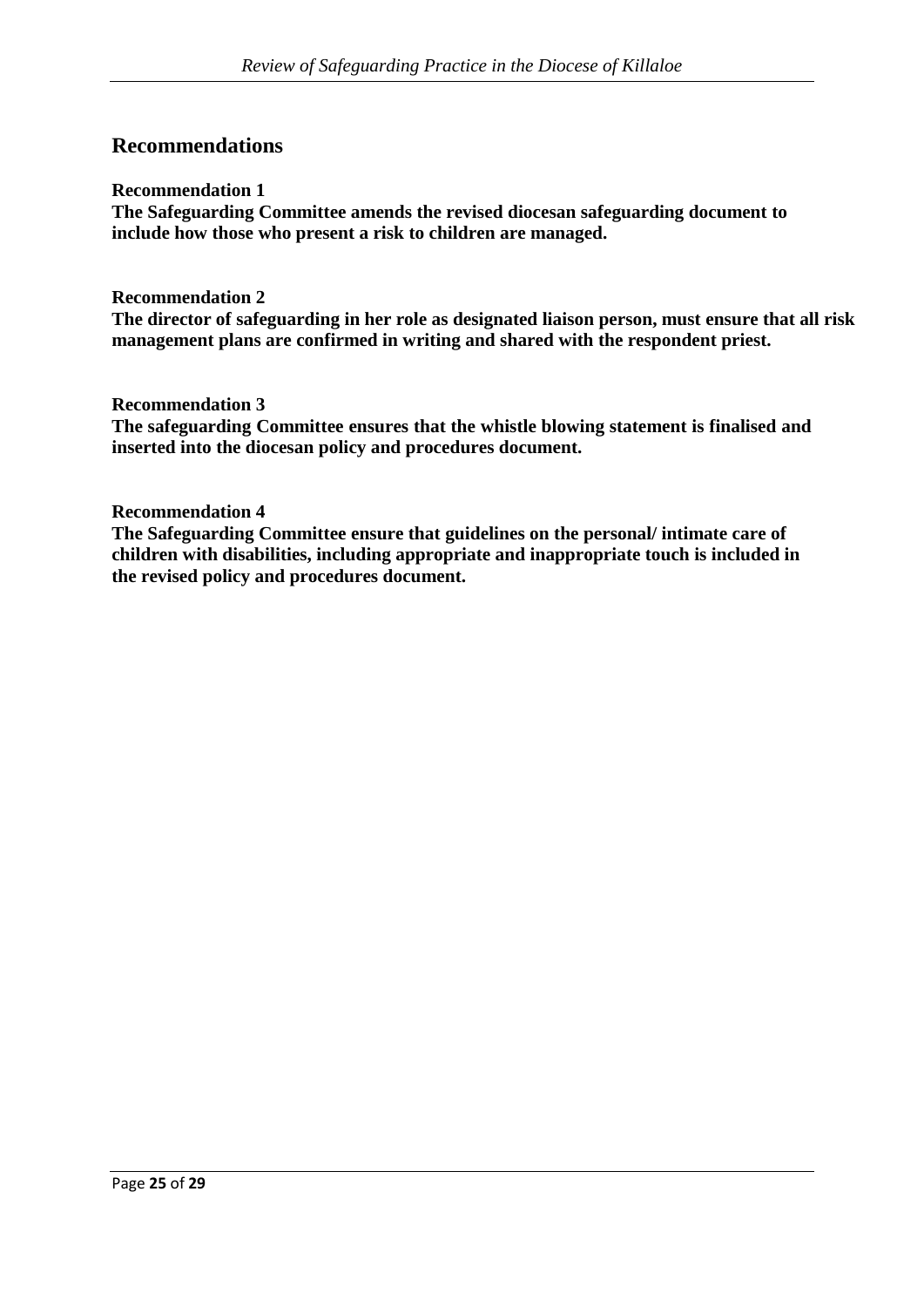# **Review of Safeguarding in the Catholic Church in Ireland**

# **Terms of Reference (which should be read in conjunction with the accompanying Notes)**

1. To ascertain the full extent of all complaints or allegations, knowledge, suspicions or concerns of child sexual abuse, made to the Church Authority (Diocese/religious congregation/missionary society) by individuals or by the Civil Authorities in the period  $1<sup>st</sup>$  January 1975 up to the date of the review, against Catholic clergy and/or religious still living and who are ministering/or who once ministered under the aegis of the Church Authority, and examine/review and report on the nature of the response on the part of the Church Authority.

2. If deemed relevant, select a random sample of complaints or allegations, knowledge, suspicions or concerns of child sexual abuse, made to the Church Authority by individuals or by the Civil Authorities in the period 1st January 1975 to the date of the review, against Catholic clergy and/or religious now deceased and who ministered under the aegis of the Church Authority.

3. Examine/review and report on the nature of the response on the part of the Church Authority.

4. To ascertain all of the cases during the relevant period in which the Church Authority

- knew of child sexual abuse involving Catholic clergy and/or religious still  $\bullet$  living and including those clergy and/or religious visiting, studying and/or retired;
- had strong and clear suspicion of child sexual abuse; or
- had reasonable concern;
- and examine/review and report on the nature of the response on the part of the Church Authority.

As well as examine

- Communication by the Church Authority with the Civil Authorities;
- Current risks and their management.  $\bullet$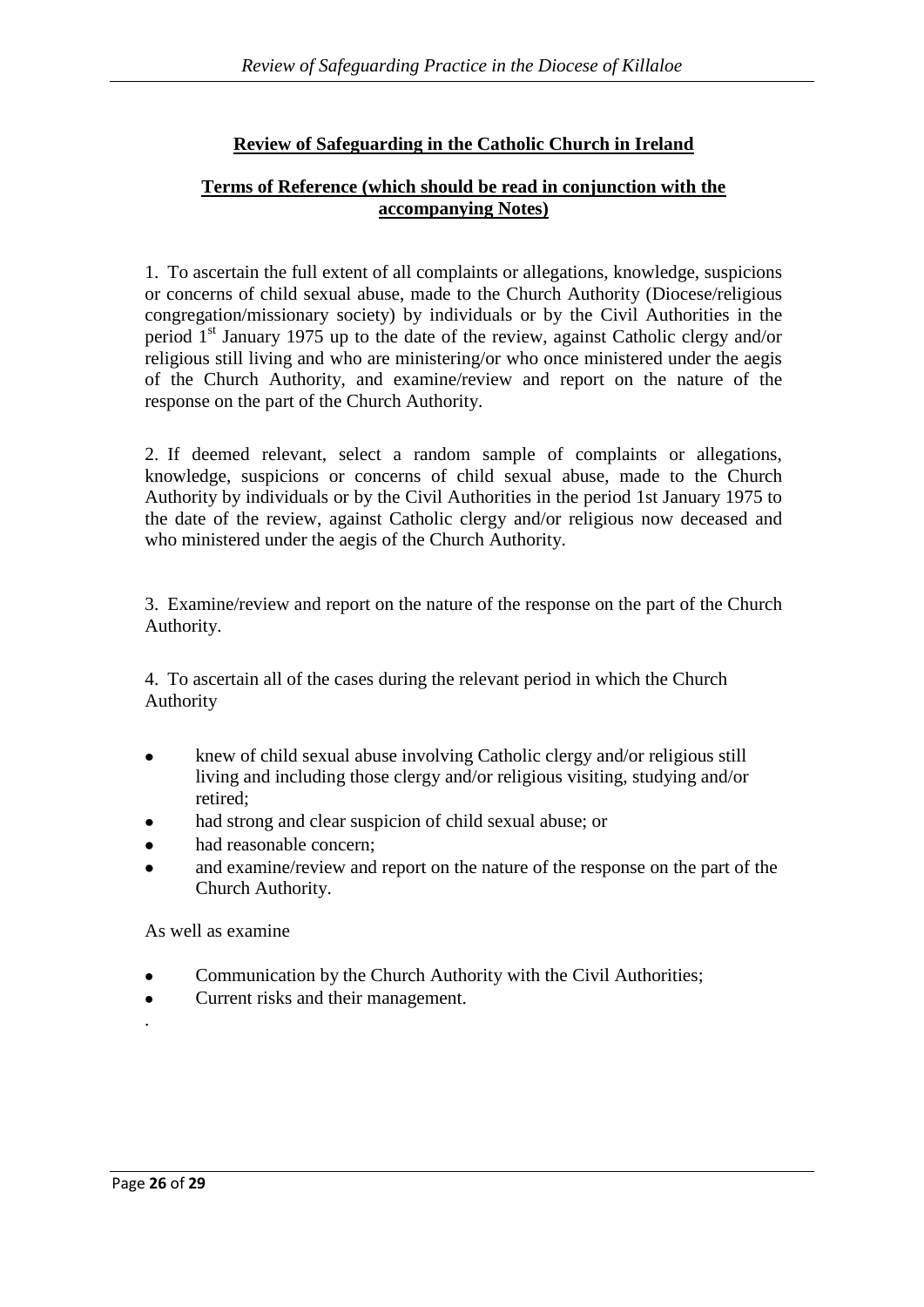- 4. To consider and report on the implementation of the 7 Safeguarding standards set out in *Safeguarding Children: Standards and Guidance Document for the Catholic Church in Ireland* (2009), including the following:
	- a) A review of the current child safeguarding policies and guidance materials in use by the Church Authority and an evaluation of their application;
	- b) How the Church Authority creates and maintains safe environments.
	- c) How victims are responded to by the Church Authority
	- d) What training is taking place within the Church Authority
	- e) How advice and support is accessed by the Church Authority in relation to victim support and assessment and management of accused respondents.
	- f) What systems are in place for monitoring practice and reporting back to the Church Authority.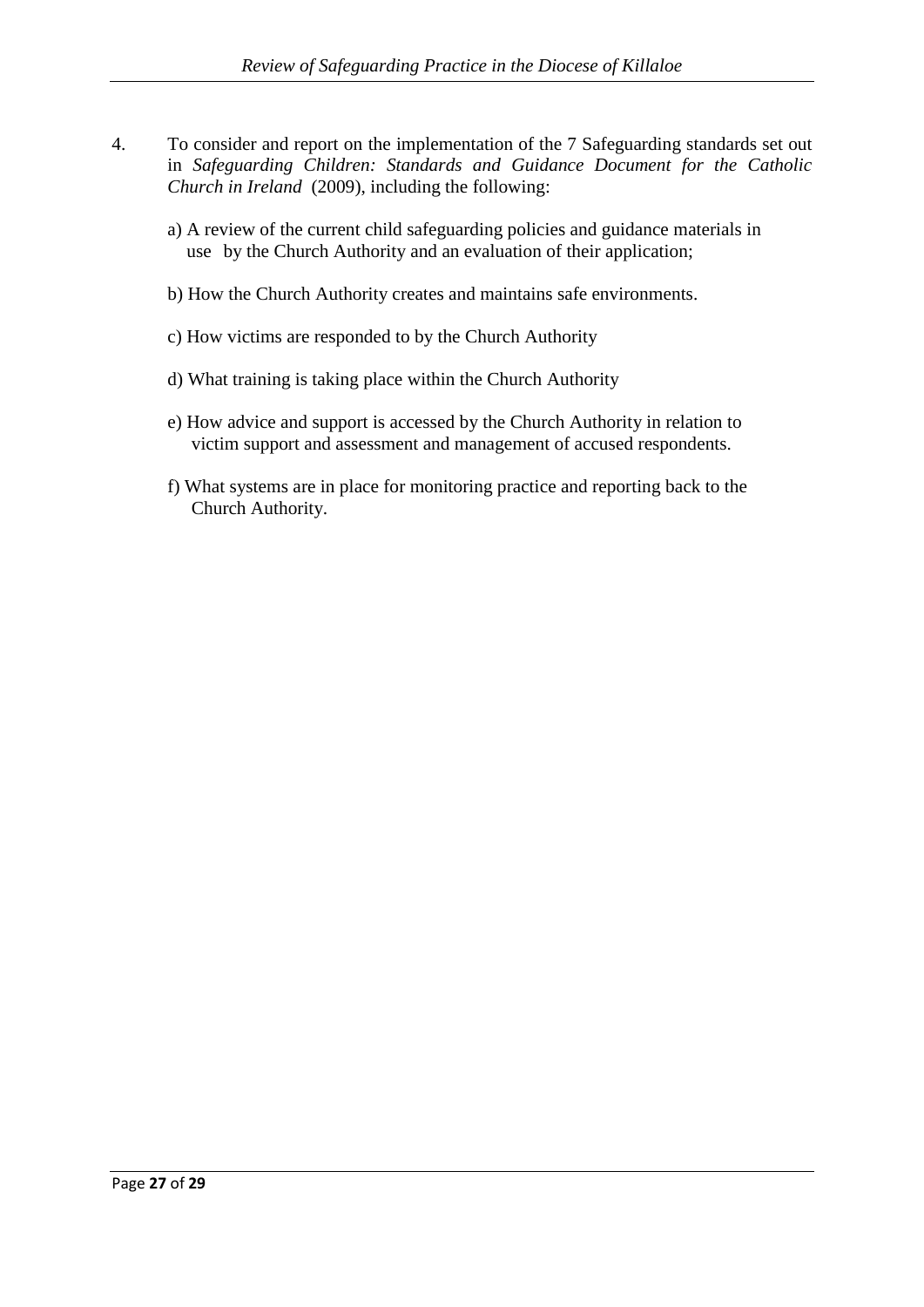#### **Accompanying Notes**

#### *Note 1***: Definition of Child Sexual Abuse:**

The definition of child sexual abuse is in accordance with the definition adopted by the Ferns Report (and the Commission of Investigation Report into the Catholic Archdiocese of Dublin). The following is the relevant extract from the Ferns Report:

"While definitions of child sexual abuse vary according to context, probably the most useful definition and broadest for the purposes of this Report was that which was adopted by the Law Reform Commission in  $1990<sup>1</sup>$  and later developed in Children First, National Guidelines for the Protection and Welfare of Children (Department of Health and Children, 1999) which state that "child sexual abuse occurs when a child is used by another person for his or her gratification or sexual arousal or that of others". Examples of child sexual abuse include the following:

- exposure of the sexual organs or any sexual act intentionally performed in the presence of a child;
- intentional touching or molesting of the body of a child whether by person or object for the purpose of sexual arousal or gratification;
- masturbation in the presence of the child or the involvement of the child in an act of masturbation;
- sexual intercourse with the child whether oral, vaginal or anal;
- sexual exploitation of a child which includes inciting, encouraging, propositioning, requiring or permitting a child to solicit for, or to engage in prostitution or other sexual acts. Sexual exploitation also occurs when a child is involved in exhibition, modelling or posing for the purpose of sexual arousal, gratification or sexual act, including its recording (on film, video tape, or other media) or the manipulation for those purposes of the image by computer or other means. It may also include showing sexually explicit material to children which is often a feature of the 'grooming' process by perpetrators of abuse."

<u>.</u>

<sup>&</sup>lt;sup>1</sup> This definition was originally proposed by the Western Australia Task Force on Child Sexual Abuse, 1987 and is adopted by the Law Reform Commission (1990) *Report on Child Sexual Abuse*, p. 8.